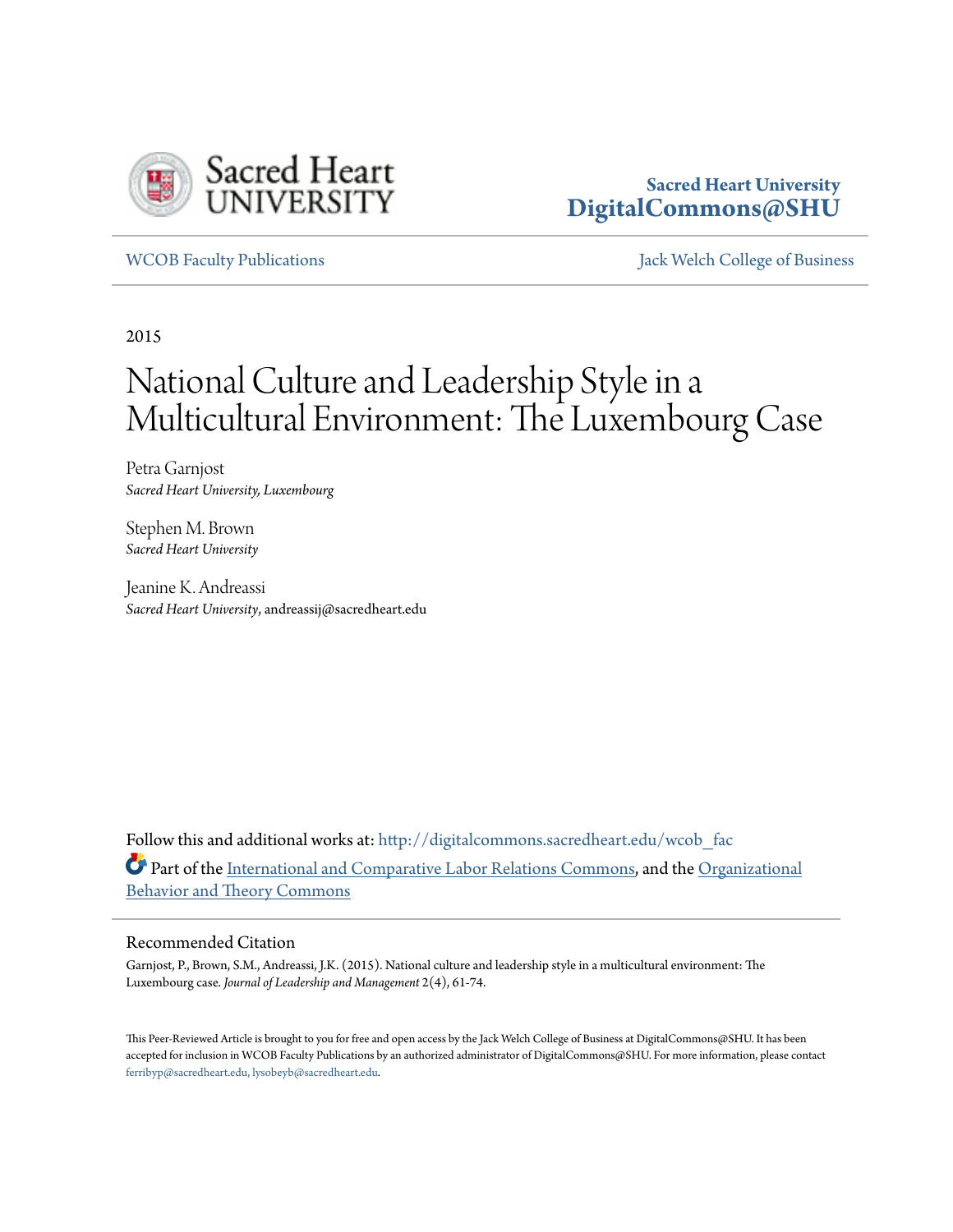

# **National Culture and Leadership Style in A Multicultural Environment The Luxembourg Case**

# **Petra Garnjost**

School of Economics and Business, HTW des Saarlandes – University of Applied Sciences, Germany

# **Stephen M. Brown**

Jack Welch College of Business Sacred Heart University,

USA

# **Jeanine Andreassi**

Jack Welch College of Business, Sacred Heart University, USA

# **Abstract**

Hofstede's research on cultural differences and its implication for management style has been reviewed and acknowledged for decades. His findings suggest cultural dimensions have strong impact on expected behavior of supervisors and subordinates. The GLOBE survey identified leadership styles that work in any cultural environment. There is a strong indicator that in addi-tion to cultural specific leadership styles there is also a universal one. The leadership categories identified by GLOBE as universally effective, were very similar to the dimensions of transforma-tional leadership. This paper analyzes nationality as a predictor of Transformational Leadership style with a sample of 250 managers from Luxembourg; an EU country with a highly interna-tional workforce comprised of 69.5% foreigners. The results based on regression show, that there is no prediction of national culture regarding preferred leadership style. This finding is of high implication for a multicultural business environment as it is in Luxembourg. This research sug-gests a diminishing influence of national culture in such a multicultural business environment.

#### **Keywords: cultural differences, leadership styles, Luxembourg, multicultural business environment**

| Correspondence address: |  |  |  |
|-------------------------|--|--|--|
|-------------------------|--|--|--|

Stephen M. Brown, Ed.D. Professor Jack Welch College of Business, Sacred Heart University, 5151 Park Avenue, Fairfield, CT 06825, USA e-mail: browns@sacredheart.edu

# **Article info:**

Available online: 26 June 2015 Editor: Adam Szpaderski

**Journal information:** 2015 Published by Institute of Leadership in Management Inc. Journal homepage: www.leadership.net.pl

# **1. Introduction**

Over the last 40 years research on cultural differences and its implications for leadership styles was based on the assumption that "there are no such things as universal management theories" (Hofstede1993: 81). Management was seen as a phenomenon that can be isolated from other processes taking place in society (Hofstede, 1993; Hofstede, 2010). As national culture determines values of an individual and values determine behavior, not every management styles works in every culture (Hofstede, 2010). However, Hofstede never empirically analyzed management styles matching certain national cultures in one survey. This was done on a large scale by the GLOBE survey in the 1990, where cultural dependent and universal leadership styles were identified (Javidan, Dorfman, de Luque, House, 2006: 75).

Informed by these findings, this study investigates research questionsrelated to nationality as a predictor of transformational leadership and investigated in the multicultural business environment of Luxembourg, a very small but also very international EU-country with 46% foreign residents and 69.5% foreign workforce.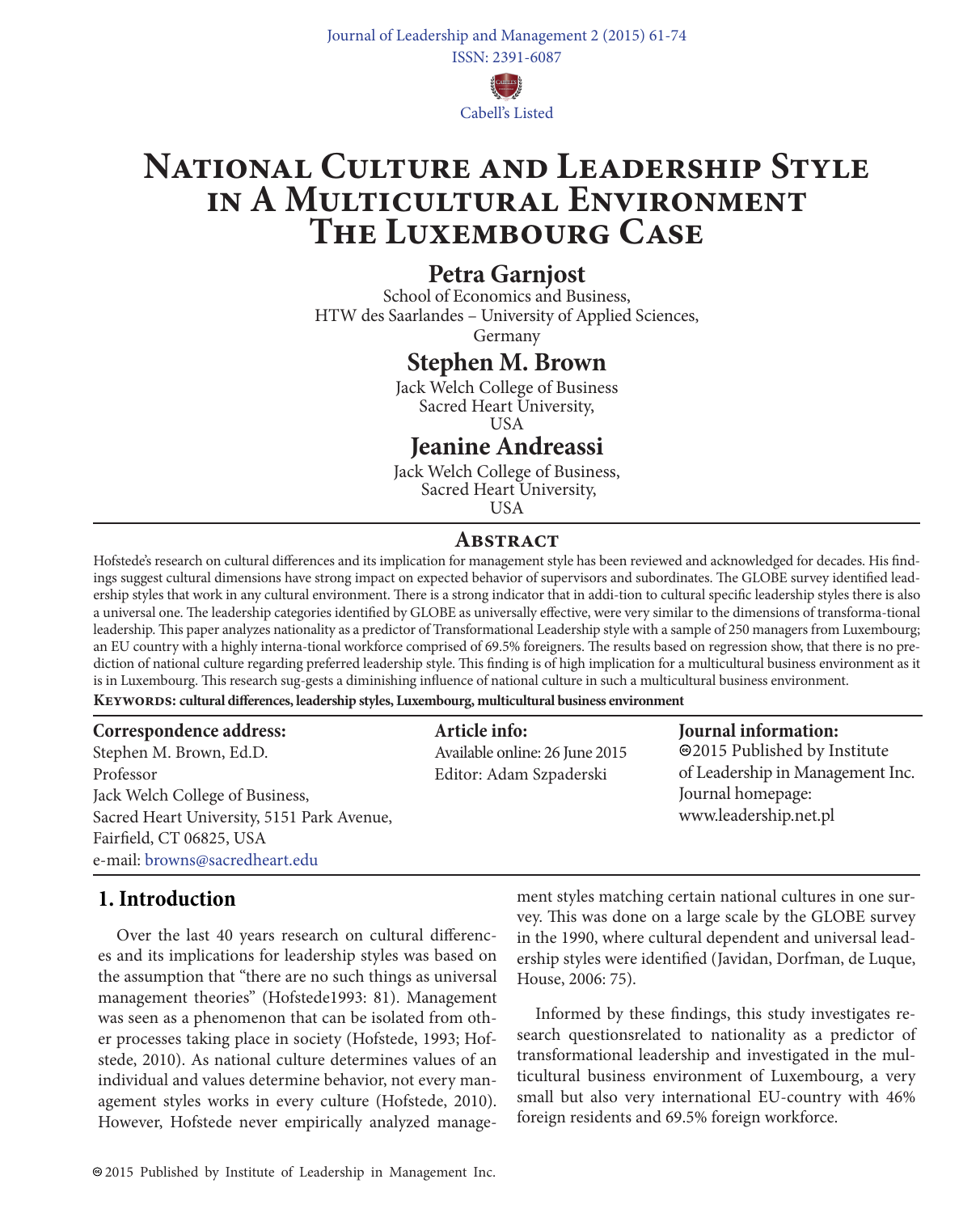# **2. The Grand Duchy of Luxembourg**

The Grand Duchy of Luxembourg, a representative democracy with a constitutional monarch, is in many ways significantly different from other EU states. First, it is the second smallest EU member state with only half million inhabitants. Second, it hasthree official languages, Luxembourgish, French and German and third it experienced a significant economic growth other the past three decades

Being depended agricultural and heavy industries mainly steelworks up to the 1970, Luxembourg developed into an economy that is mainly driven by the service sector and financial services in particular. The contribution of the industrial sector to the gross added value in 2009 was less than 8% (15% in 1995). The share of the gross value added of the commercial sector has remained the same (around 20%), other service activities ranged between a share of 15 – 17,5% and the construction kept a constant share of about 5.5% to 6%. The share of the financial and corporate service sector is outstanding with a total gross value added of 48% in 2009 (39% in 1995) (STATEC, 2009: table E 2304).

The economical growth over the past 30 years was due to the development of the financial sectorover compensated the decline in industry.The main focus of around 150 banks located in Luxembourg is private banking, but even more important is the investment fund sector, being the second largest in the world after the US.

| <b>Working population by branches 2010</b>              | Number<br>of employees |
|---------------------------------------------------------|------------------------|
| <b>Agriculture</b>                                      | 5.200                  |
| Industry                                                | 36.400                 |
| <b>Construction</b>                                     | 38.700                 |
| <b>Trade</b>                                            | 92.400                 |
| Financial, real estate, renting and business activities | 103.300                |
| Other service activities                                | 81.700                 |
| Total (including cross border)                          | 357.800                |

**Table 1.** Luxembourg's working population by sector

**Source:** ABBL, 2011

In 2007,  $\epsilon$  87 billion investments have been made into the country, which is similar to big EU countries (e.g., France 109.5, Germany 37.1, Spain 39.1), and can mainly be explained by the importance of Luxembourg's financial intermediation activities with special purpose entities accounting for approximately 85-90% of Luxembourg's FDI inflows and outflows (Eurostat 2008). Luxembourg is a financial hub, and benefits from the easy access to decision makers as well as the stable social environment and the state of the art infrastructure (Muntendam and Hockelmann, 2010: 18).

| Economic past and future (% change unless stated) |                  |      |      |      |      |       |
|---------------------------------------------------|------------------|------|------|------|------|-------|
|                                                   | 1985-<br>$-2007$ | 2006 | 2007 | 2008 | 2009 | 2010  |
| <b>GDP</b>                                        | 5.4              | 6.1  | 4.5  | 3.0  | 4.0  | 3.5%  |
| <b>Employment</b>                                 | 3.4              | 3.7  | 4.3  | 3.8  | 3.0  |       |
| <b>Unemployment rate</b>                          | 2.9              | 4.8  | 4.2  | 4.0  | 4.4  | 6%    |
| <b>Inflation</b>                                  | 2.1              | 2.7  | 2.3  | 3.6  | 2.7  | 2.30% |
| <b>Average salary costs</b>                       | 4.0              | 4.5  | 3.4  | 2.9  | 3.5  |       |

#### **Source:** STATEC, 2010

The economic growth was possible through attracting foreigners into the Luxembourg labor market. Over the past 30 years the ratio of foreigners increased from 26.3% in 1981 to 43.2 % in 2011. The largest foreign population is Portuguese, followed by French and Belgium. In addition to these foreign residents, around 150.000 commuters (76.000 from France, 39.000 from Belgium and from Germany) cross the border every day to work in Luxembourg, which adds up to a foreign labor force of 69.5%. As a consequence, Luxembourg has developed into a multicultural society.

**Table 3.** Luxembourg population 1981-2011

| Years:                  | 1981  | 1991  | 2001  | 2006  | 2008  | 2011  |
|-------------------------|-------|-------|-------|-------|-------|-------|
| <b>Total population</b> | 364.6 | 384.4 | 439.5 | 469.1 | 483.8 | 511.8 |
| Women                   | 186.7 | 196.1 | 223.0 | 237.0 | 244.2 | 257.2 |
| <b>Luxembourgers</b>    | 268.8 | 271.4 | 277.2 | 277.8 | 277.9 | 290.5 |
| <b>Foreigners</b>       | 95.8  | 113.0 | 162.3 | 191.3 | 205.9 | 221.3 |
| Of which:               |       |       |       |       |       |       |
| <b>Portuguese</b>       | 29.3  | 39.1  | 58.7  | 70.8  | 76.6  | 81.3  |
| <b>Italian</b>          | 22.3  | 19.5  | 19.0  | 19.1  | 19.1  | 17.7  |
| French                  | 11.9  | 13.0  | 20.0  | 24.1  | 26.6  | 31.0  |
| <b>Belgian</b>          | 7.9   | 10.1  | 14.8  | 16.5  | 16.5  | 17.00 |
| German                  | 8.9   | 8.8   | 10.1  | 10.9  | 11.6  | 12.1  |
| <b>British</b>          | 2.0   | 3.2   | 4.3   | 4.8   | 5.0   | 5.6   |
| <b>Dutch</b>            | 2.9   | 3.5   | 3.7   | 3.7   | 3.8   | 3.8   |
| Other EU                | 10.6  | 6.6   | 9.2   | 14.5  | 17.9  | 21.7  |

#### **Source:** STATEC, 2010

Luxembourg was hit by the financial crisis; however, policy support from accommodative euro monetary policy and a fiscal stimulus package helped to stabilize the economy. The OECD predicts, that growth in the years to come will be lower than before the crisis, but with a remaining high standard of living (OECD, 2010). As a reaction to the crisis, Luxembourg's companies have focused significantly onimproving profitability, reducing costs and maintain their workforces as far as it was possible (Deloitte, 2011: 4). In order to be able to continue with the growth path, even at a moderate pace, young professionals need to be attracted to work (and live) in Luxembourg, as well as senior leader as the baby boomers generation reaches retirement age (Deloitte, 2011: 7). There is a high anticipation within the country that there is a high risk of shortage of leaders and managers (Deloitte, 2011: 8).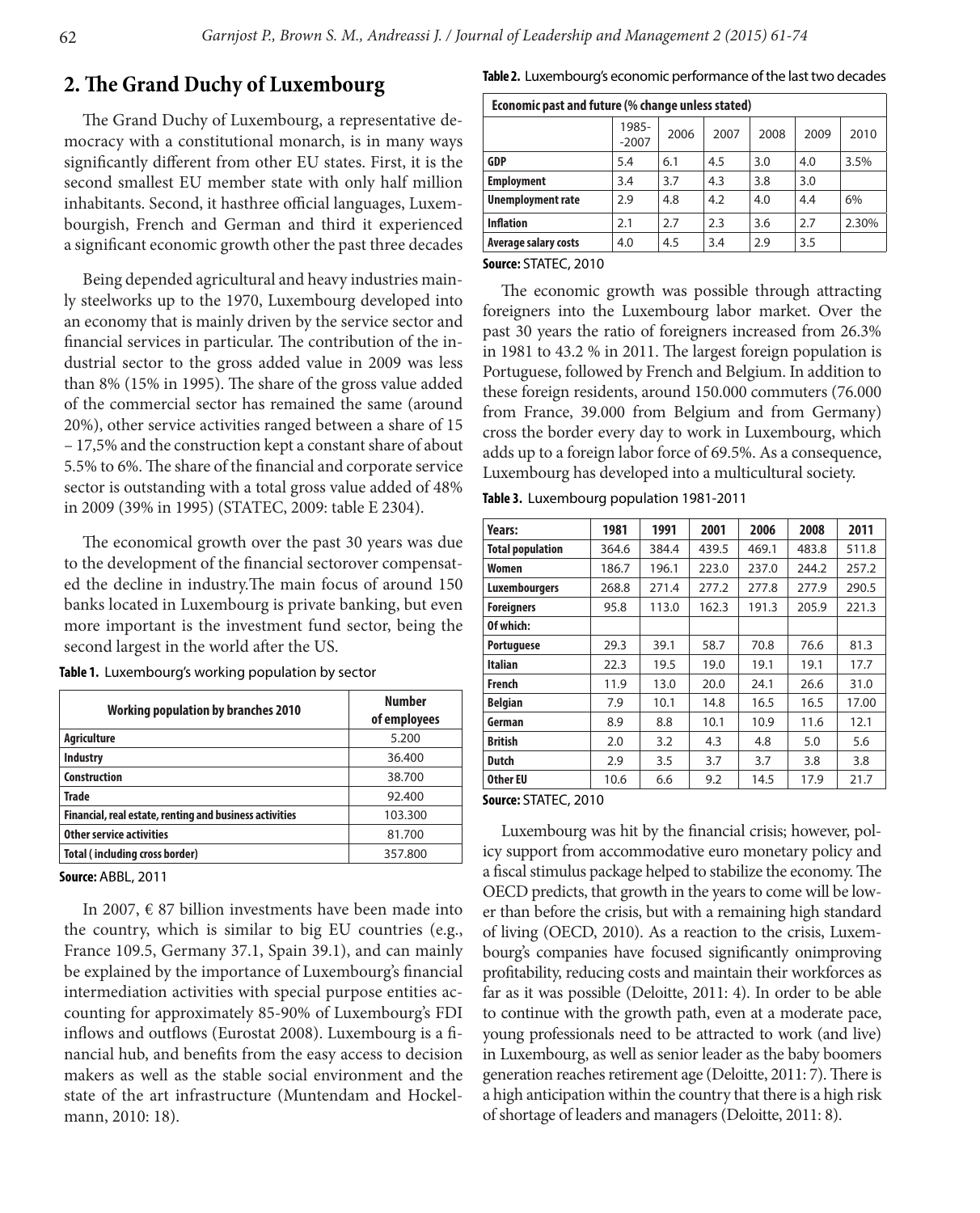# **3. Background**

# **3.1. Hofstede's six dimensions**

Hofstede's academic research on cultural differences was first published 1980 based on a surveys of 117,000 employees of IBM conducted between 1968and 1972 in 66 countries (Hofstede, 1980: 39). He identified four main dimensions plus two which dominate the value systems in the participating countries and affect human thinking, organizations, and institutions in predictable ways (Hofstede, 1980: 11). These dimensions were labeled:

- Power Distance.
- Individualism/Collectivism.
- Masculinity/Femininity.
- Uncertainty Avoidance.
- "Long-term vs. short term orientation".
- "Indulgence vs. restraint".

Power Distance as the extent to which the less powerful members of institutions and organizations within a country expect and accept that power is distributed unequally (Hofstede, 1980: 65).

Individualism/Collectivism characterizes the ties between individuals and the group. Individualism cultures are loose and everyone is expected to look after himself or herself and his or her immediate family. Whereas collectivism stands for a strong and cohesive ingroups, which continue throughout people's lifetime to protect them in exchange for unquestioning loyalty (Hofstede, 1980: 148).

Masculinity/Femininity is a value that indicates the socialization patterns of a culture. Masculinity describes the extent to which the dominant values of a society are assertive and competitive based on material success and distinctive social gender roles. Whereas femininity pertains to societies in which social gender roles overlap, men and women are supposed to be modest, tender and concerned with the quality of life (Hofstede, 1980: 176).

Uncertainty avoidance is defined as the extent to which the members of a culture feel threatened by uncertain or unknown situations and try to avoid them (Hofstede, 1980: 110).

"Long-term vs. short term orientation" was added based on the results of a new questionnaire called Chinese Value Survey (CVS) conducted by M. Bond and added in 1991 (Hofstede, 1993).

"Indulgence vs. restraint" added around 20 years later was based on an analysis of the World Value Survey (WVS) by Minkov. Indulgence stands for a tendency to allow relatively free gratification of basic and natural human desires related to enjoying life and having fun while restraint reflects a conviction that such gratification needs to be curbed and regulated by strict social norms" (Hofstede, 2010: 281).

Looking at the different scores of the six dimensions for

**Table 4.** Hofstede's index scores for Luxembourg and its neighboring countries

| Country        | <b>PDI</b> | <b>IDV</b> | <b>MAS</b> | UAI | LTO | Indulgence<br>vs. restraint* |
|----------------|------------|------------|------------|-----|-----|------------------------------|
| Luxembourg **) | 40         | 60         | 50         | 70  |     | 56                           |
| France         | 68         | 71         | 43         | 86  | 39  | 48                           |
| Germany        | 35         | 67         | 66         | 65  | 31  | 40                           |
| <b>Belgium</b> | 65         | 75         | 54         | 94  | 38  | 57                           |
| Portugal       | 63         | 27         | 31         | 104 | 30  | 33                           |
| <b>Italy</b>   | 50         | 76         | 70         | 75  | 34  | 30                           |
| <b>US</b>      | 40         | 91         | 62         | 46  | 29  | 68                           |

#### **Source:** Hofstede, 2001: 500; \*) Hofstede 2010: 282.

**\*\*)** Luxembourg was not in the original IBM set, however, there are estimations available based on observation and clustering in European Union (Hofstede, 2001: 502).

Luxembourg and its foreign workforce the scores for Power Distance, Individualism, and Uncertainty Avoidance have the highest variation.

"Managers and leaders, as well as the people they work with, are part of national societies. If we want to understand their behavior, we have to understand their societies". (Hofstede, 2010: 25). Therefore, Hofstede relates certain scores or combinations of scores of his cultural dimensions to country specific management/leadership behavior. For example, values about appropriate power distance are present among superiors and subordinates in a specific country, both share a country specific expectation regarding appropriate behavior in the workplace (Hofstede 1980: 258).

**Table 5.** Expected management practices

| <b>Dimension</b>                                         | <b>Low Score</b>                                                                                                                                                                                                                                                                                                                                             | <b>High Score</b>                                                                                                                                                                                                                                                                                                                                                                                                      |
|----------------------------------------------------------|--------------------------------------------------------------------------------------------------------------------------------------------------------------------------------------------------------------------------------------------------------------------------------------------------------------------------------------------------------------|------------------------------------------------------------------------------------------------------------------------------------------------------------------------------------------------------------------------------------------------------------------------------------------------------------------------------------------------------------------------------------------------------------------------|
| PDI<br>(Hofstede, 1980:<br>107: Hofstede.<br>2001: 107f) | Hierarchy in organizations<br>means an inequality of<br>roles, established for<br>convenience.<br>Decentralization is popular.<br>Narrow salary range be-<br>tween top and bottom<br>of organization. Sub-<br>ordinates expect to be<br>consulted.<br>The ideal boss is a re-<br>sourceful democrat.<br>Privileges and status sym-<br>bols are frowned upon. | Hierarchy in organizations<br>reflects the existential<br>inequality between high-<br>er-ups and lower-downs.<br>Centralization is popular.<br>Wide salary range be-<br>tween top and bottom of<br>organization.<br>Subordinates expect to be<br>told what to do.<br>The ideal boss is a benevo-<br>lent autocrat or good father.<br>Privileges and status sym-<br>bols for managers are both<br>expected and popular. |

**Source: Own compilation and research**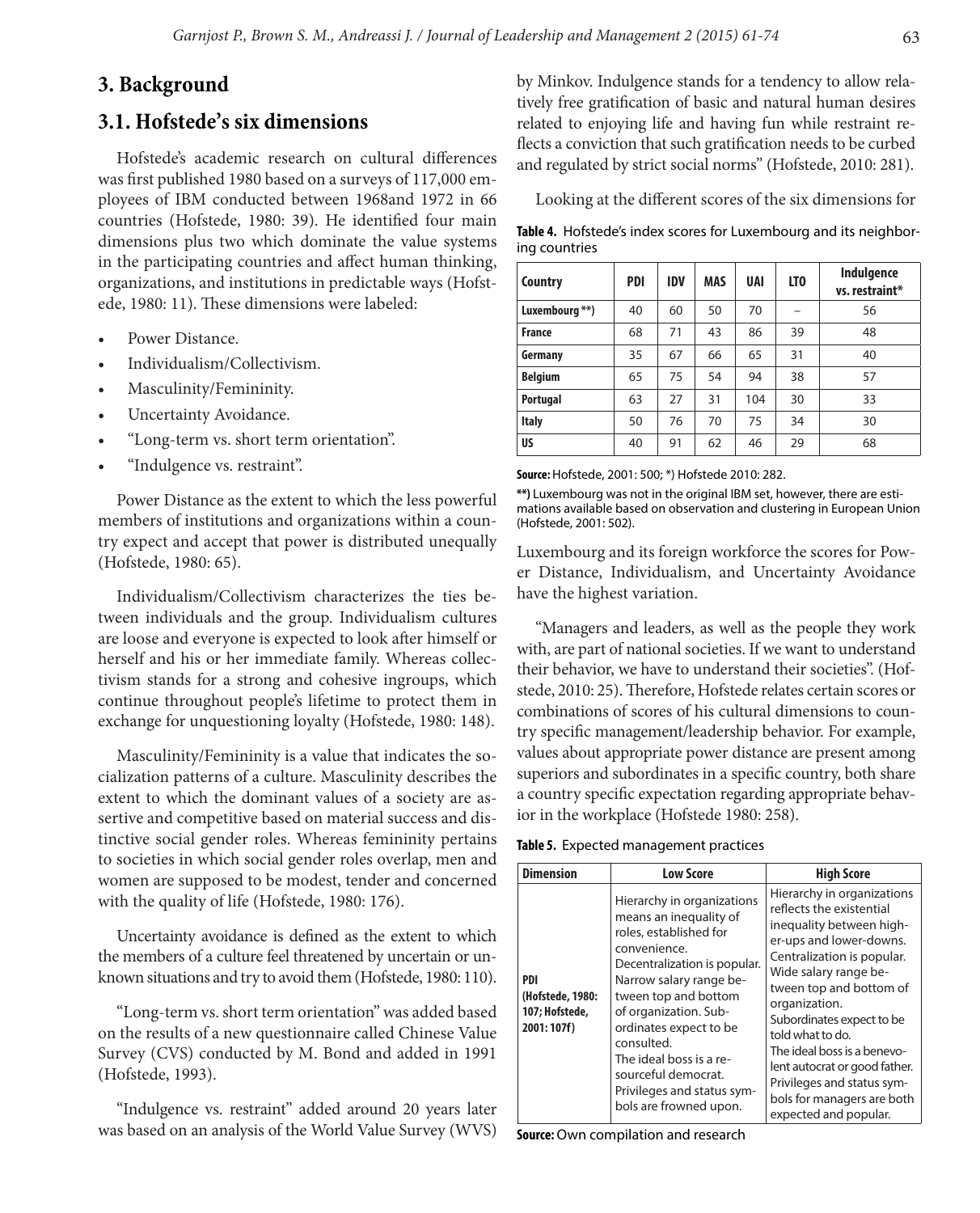|  |  |  |  | <b>Table 5.</b> Expected management practices - cont. |  |  |
|--|--|--|--|-------------------------------------------------------|--|--|
|--|--|--|--|-------------------------------------------------------|--|--|

| <b>Dimension</b>                                                      | <b>Low Score</b>                                                                                                                                                                                                                                                                                                                                                          | <b>High Score</b>                                                                                                                                                                                                                                                                                                                       |
|-----------------------------------------------------------------------|---------------------------------------------------------------------------------------------------------------------------------------------------------------------------------------------------------------------------------------------------------------------------------------------------------------------------------------------------------------------------|-----------------------------------------------------------------------------------------------------------------------------------------------------------------------------------------------------------------------------------------------------------------------------------------------------------------------------------------|
| <b>IDV/COL</b><br>(Hofstede, 1980:<br>173f; Hofstede,<br>2001:236)    | Collectivist.<br>Relationship employ-<br>er-employee is perceived<br>in moral terms, like a<br>family link.<br>Hiring and promotion<br>decisions take employees'<br>in-group into account.<br>Management is manage-<br>ment of groups.<br>Relationship prevails over<br>task.                                                                                             | Individualist.<br>Relationship employ-<br>er-employee is a contract<br>supposed to be based on<br>mutual advantage.<br>Hiring and promotion<br>decisions are supposed<br>to be based on skills and<br>rules only.<br>Management is manage-<br>ment of individuals.<br>Task prevails over rela-<br>tionship.                             |
| <b>MAS/FEM</b><br>(Hofstede, 1980:<br>207f; Hofstede,<br>2001: 311ff) | Feminine.<br>Managers use intuition<br>and strive for consensus.<br>Stress on equality, solidari-<br>ty, and quality of work life.<br>Resolution of conflicts by<br>compromise and nego-<br>tiation.                                                                                                                                                                      | Masculine.<br>Managers expected to<br>be decisive and assertive,<br>stress on equity, compe-<br>tition among colleagues,<br>and performance.<br>Resolution of conflicts by<br>fighting them out.                                                                                                                                        |
| <b>UAI</b><br>(Hofstede<br>1980:142f;<br>Hofstede 2001:<br>169f)      | There should not be more<br>rules than is strictly nec-<br>essary.<br>Time is a framework for<br>orientation<br>Comfortable feeling when<br>lazy; hardworking on.<br>Precision and punctuality<br>have to be learned when<br>needed.<br>Tolerance of deviant and<br>innovative<br>ideas and behavior.<br>Motivation by achieve-<br>ment and esteem or be-<br>longingness. | Emotional need for rules.<br>even if these will never<br>work.<br>Time is money.<br>Emotional need to be<br>busy; inner urge to work<br>hard.<br>Precision and punctuality<br>come naturally.<br>Suppression of deviant<br>ideas and behavior; resis-<br>tance to innovation.<br>Motivation by security and<br>esteem or belongingness. |
| LTO<br>(Hofstede, 2001:<br>359f)                                      | Short term.<br>Main work values include<br>freedom, rights, achieve-<br>ment, and thinking for<br>oneself.<br>Leisure time is important.<br>Focus is on bottom line.<br>Importance of this year's<br>profits.<br>Managers and workers<br>are psychologically in two<br>camps.                                                                                             | Long term.<br>Main work values include<br>learning, honesty, adap-<br>tation, accountability, and<br>self-discipline.<br>Leisure time is not im-<br>portant.<br>Focus is on market po-<br>sition.<br>Importance of profits ten<br>years from now.<br>Owner manager and<br>workers share the same<br>aspirations.                        |
| IND vs. Rest.<br>(Hofstede, 2010:<br>294f)                            | High score on indulgence.<br>Expectation to exude<br>joy and optimism even if<br>the individual privately<br>is worried about what is<br>going on.                                                                                                                                                                                                                        | High score on restraint.<br>Leaders are not expected<br>to smile, especially not at<br>strangers.                                                                                                                                                                                                                                       |

**Source:** Own compilation and research

Looking at the country specific scores for the dimensions, differences in leadership style can be expected when French, German, Belgium and US people work together. This is particularly true for PDI as France and Germany score highand low respectively on it. Based on the PDI scores, a typical managerial behavior of French manager would be autocratic, or paternalistic, telling the employees what to needs to be done. "Organizations may be centralized; or at least have 'coordinated decentralized' or 'loose-tight' characteristics based on clearly specified and universally applied core values and core systems to which all are expected to adhere. Management style will tend towards Theory X, the explorative-authoritative or the benevolent-authoritative, and/or the paternalistic" (Morden, 1995: 18). As a consequence, management style may be more in accordance to Theory Y when the culture can be characterized by a high power distance, and greater degree of masculinity. The German management behavior, for example, would be more participative with a strong trend towards a democratic leadership style. In addition, based on the different scores on Masculinity between the French on the one side and the German and Belgium employees on the other side, the level of assertiveness and performance orientation of the later ones create conflicts in working together with French employees in the same group. The French might perceive this behavior as irritating as they thrive for consensus and look for compromises. In addition, Portuguese people score very low compare to the other nationalities when it comes to Individualism that creates different expectations regarding the appropriate way to be addressed. The chart above allows us to assume what kind of management practice might create misunderstanding and what practice will lead to success.

Hofstede's cultural framework has been accepted as important and reasonable for describing differences among nations, but little empirical research has used the Hofstede dimensions to investigate the efficacy of different management practices on performance in different culture groups (Newman, 1996: 756) Newman closed that gap by conducting a survey which tested 176 work units of one large US based corporation. The work units were located in eighteen European and Asian countries including all nationalities represented in the Luxembourg workforce except for Luxembourg itself, and nearly all participants were citizens of the country which the entity was located at (Newman, 1996: 759). For three dimensions thecultural score and certain management practices had a clear implication for performance:

- In low power distance countries, more participative work units performed higher, and the contrary was evident for high power distance countries.
- Individualistic countries prefer the emphasis on individual responsibility whereas it is the opposite for collectivist countries.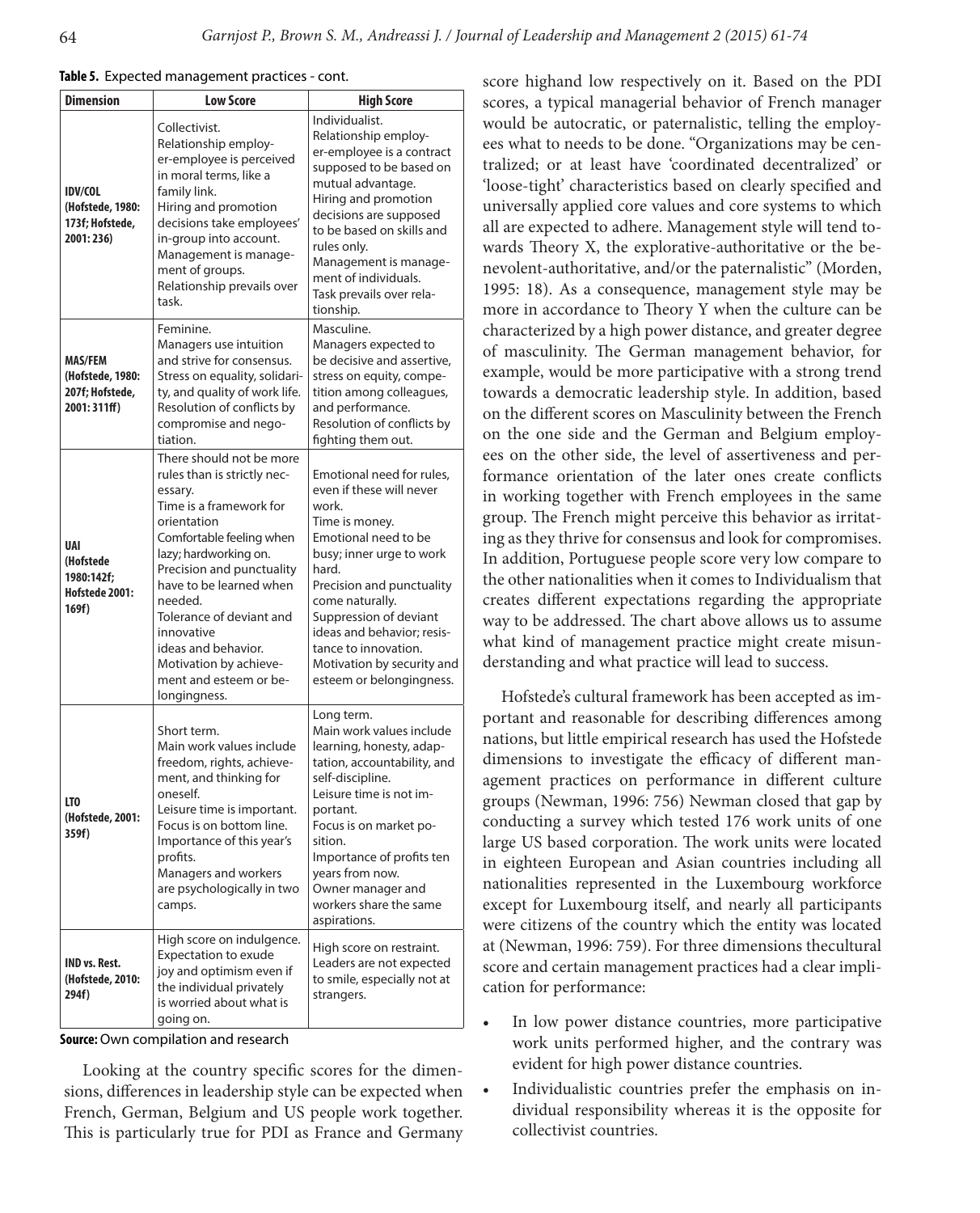- Masculine countries perform better with merit-based **Table 6.** Comparison of Hofstede and GLOBE dimension reward for pay and promotion and vice versa.
- Long-term-orientated countries work better with longer-term outlook.

Only for uncertainty avoidance, wasthere no clear evidence. Only high uncertainty avoidance cultures perform better if they have a clear sense of direction whereas there is no such interdependence for low uncertainty avoidance with a particular management practice (Newman 1996: 761f). Newman concludes, "that management practices should be adopted to the local culture to be most effective" (Newman, 1996: 762). However, this conclusion is based on work-units employing a workforce that shares the same cultural background as the location of the entity.

# **3.2. The GLOBE survey**

The GLOBE survey was an initiative of 170 researchers working together for 10 years to answer the question of universal and culture specific aspects of leadership. The driving force of that endeavor was their assumption, that business people in today's global business environment find plenty of general advice how to perform in foreign settings, however that this information lacks of scientifically complied information, is not detailed enough, and not context-specific (Javidan, Dorfman, Sully de Luque, House, 2006: 68).

As Hofstede, the GLOBE team started off with the basic assumption that there is "... substantial empirical evidence (which) indicates that leader attributes, behavior, status, and influence vary considerably as a result of culturally unique forces in the countries or regions in which the leaders function" (Javidan, Dorfman, de Luque, House, 2006: 72). The group conducted a largescale survey that included 17,300 middle managers working in 951 organizations, located in 62 societies. The data collection was conducted between 1993 and 2003 with a focus on the food processing, the financial services and telecommunications industries whichare present in all countries of the world. In order to identify universal and culture specific aspects of leadership, they conceptualized and developed measures of cultural dimensions based on a review of the work of Hofstede, Trompenaars, Kluckhohn and Strodtbeck. They extracted 9 cultural dimensions, listed in the table 5 below in comparison with the 5 Hofstede dimensions.

| <b>GLOBE</b><br>dimension                   | <b>Definition</b>                                                                               | <b>Hofstede's</b><br>dimension        |  |
|---------------------------------------------|-------------------------------------------------------------------------------------------------|---------------------------------------|--|
| <b>Power Distance</b>                       | expect power to be distributed<br>equally                                                       | Same label                            |  |
| <b>Uncertainty</b><br>Avoidance             | relies on social norms, rules and pro-<br>cedures to avoid unpredictability of<br>future events | Same label                            |  |
| <b>Future Orien-</b><br>tation              | enables people to delay gratifica-<br>tion, and invest in future                                | Rename of<br>Long-Term<br>orientation |  |
| <b>Institutional</b><br><b>Collectivism</b> | encourage and rewards collective<br>distribution of resources and collec-<br>tive actions       | Individualism-                        |  |
| In-Group Collec-<br>tivism                  | expressing pride, loyalty and cohe-<br>siveness in their organizations and<br>families          | Collectivism                          |  |
| Performance<br><b>Orientation</b>           | encourages and rewards perfor-<br>mance improvement and excel-<br>lence                         |                                       |  |
| <b>Assertiveness</b>                        | results in assertive, confrontational<br>and aggressive relationships with<br>others            | Masculinity-<br>Femininity            |  |
| <b>Humane Orien-</b><br>tation              | encourages being fair, altruistic,<br>generous and caring                                       |                                       |  |
| Gender Egalita-<br>rianism<br><b>C</b> 0.   | minimized gender inequality<br>the there has a called the fate she DO10k                        |                                       |  |

**Source:** Own compilation based on Hofstede 2010b.

Based on these 9 cultural dimensions, GLOBE was able to empirically identify 10 cultural clusters out of the 62 participating cultures. Those relevant to this study are listed in the table 6 below.

**Table 7.** Cultural cluster of the GLOBE survey

| <b>Cluster</b>                  | <b>Countries belonging to this cluster</b>                                                                                                 |
|---------------------------------|--------------------------------------------------------------------------------------------------------------------------------------------|
| <b>Eastern</b><br><b>Europe</b> | Hungary, Russia, Greece, Albania, Georgia, Kazakhstan,<br>Poland, Slovenia, Romania, Czech Republic, Lithuania,<br>Latvia, Estonia, Serbia |
| Anglo                           | Australia, England, Ireland, New Zealand, South Africa,<br>USA, Canada                                                                     |
| Germanic<br><b>Europe</b>       | Austria, Netherlands, Switzerland, Germany, Belgium                                                                                        |
| <b>Latin Europe</b>             | France, Italy, Portugal, Spain, Swiss (French and Italian<br>speaking)                                                                     |
| <b>Nordic Europe</b>            | Finland, Sweden, Denmark Norway                                                                                                            |

**Source:** Javidan, Dorfman, de Luque, House, 2006: 87.

In order to be able to identify a match between certain cultural clusters and leadership style, the GLOBE looked at "implicit leadership theory where individuals hold a set of beliefs about the kinds of attributes, personality characteristics, skills, and behavior that contributes to or impede outstanding leadership" (Javidan, Dorfman, Sully de Luque, House, 2006: 72). They argued that structure and content of these belief systems would be shared among individuals in a common culture. GLOBE empirically identified six global leadership dimensions that differentiate cultural profiles of desired leadership qualities. These dimensions are de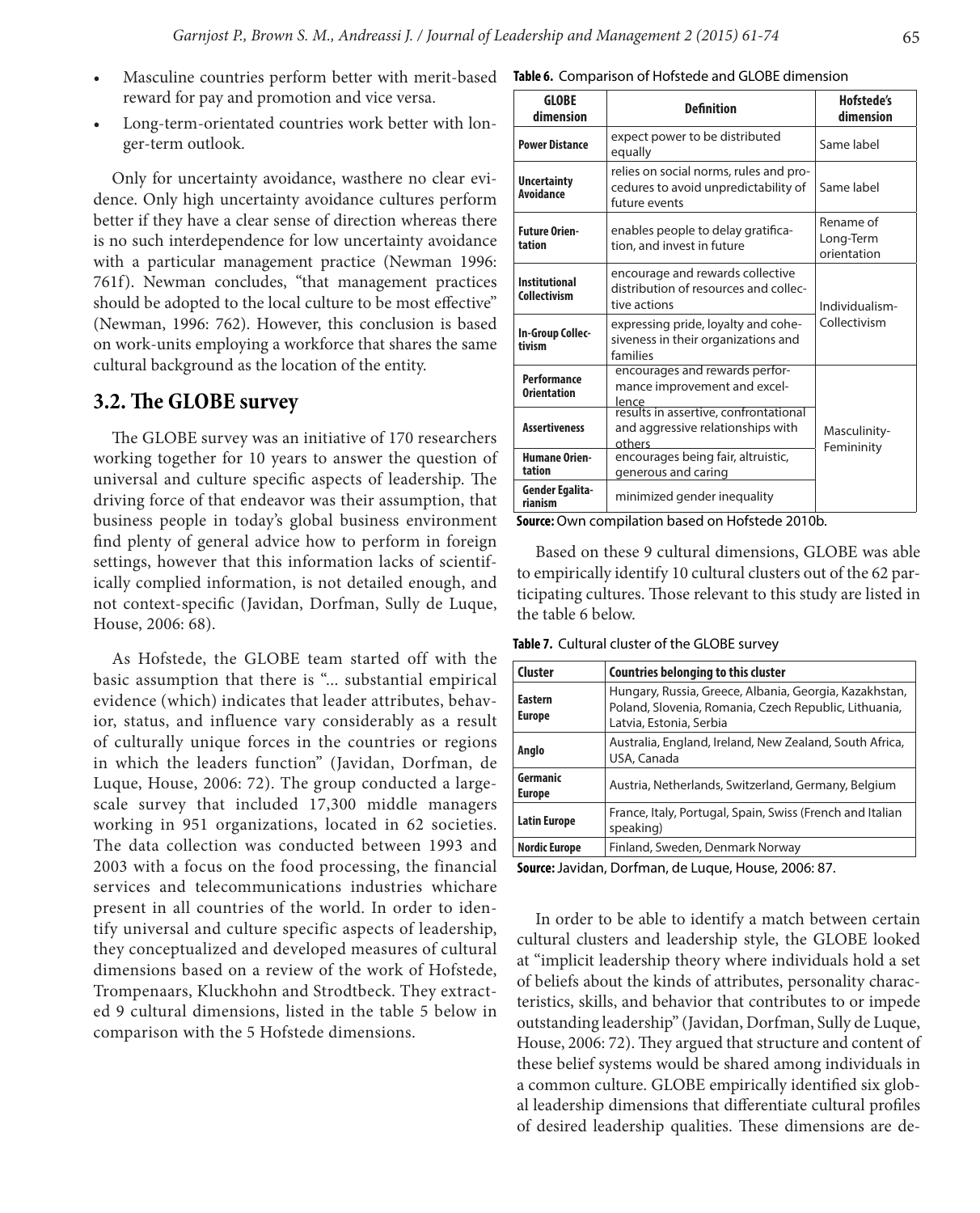scribed in the table 7 below.

#### **Table 8.** Required leadership qualities

| <b>Style</b>                | <b>Qualities</b>                                                              |
|-----------------------------|-------------------------------------------------------------------------------|
| Charismatic/Value-<br>based | reflects the ability to motivate and inspire                                  |
| Team-oriented               | emphasizes effective team building                                            |
| Participative               | involving others in making and implementing<br>decision                       |
| Humane-oriented             | supportive leadership including compassion                                    |
| Autonomous                  | independent and individualistic leadership                                    |
| Self-protective             | ensuring safety and security of individuals,<br>self-centered and face saving |

**Source:** Javidan, Dorfman, de Luque, House, 2006: 73.

For all these clusters, the most appropriate leadership style was analyzed. In the table 8 below, the relevant differences regarding leadership style for Luxembourg and its foreign workforce are listed based on the results of the

| Table 9. Leadership style and country cluster for Luxembourg |  |
|--------------------------------------------------------------|--|
|--------------------------------------------------------------|--|

|                                 | Leadership style and country cluster for Luxembourg based<br>on the: |                      |                    |                                  |                 |                      |  |  |  |  |
|---------------------------------|----------------------------------------------------------------------|----------------------|--------------------|----------------------------------|-----------------|----------------------|--|--|--|--|
|                                 | Charis-<br>matic/<br>Value<br><b>Based</b>                           | Team-Ori-<br>entated | Partici-<br>pative | <b>Humane</b><br>Orienta-<br>ted | Autono-<br>mous | Self-Pro-<br>tective |  |  |  |  |
| <b>Latin Europe</b>             | M/H                                                                  | M                    | L                  | M                                | H/H             | Н                    |  |  |  |  |
| Anglo                           | Н                                                                    | M                    | Н                  | н                                | M               | L                    |  |  |  |  |
| Germanic<br><b>Europe</b>       | Н                                                                    | M/L                  | Н                  | M                                | H/H             | L                    |  |  |  |  |
| <b>Nordic Europe</b>            | Н                                                                    | M                    | Н                  | L                                | M               | L                    |  |  |  |  |
| <b>Eastern</b><br><b>Europe</b> | M                                                                    | M                    | L                  | M                                | Н               | Н                    |  |  |  |  |

**Source:** Javidan, Dorfman, de Luque, House, 2006: 74.

"The combined results of the GLOBE survey demonstrate that several attributes reflecting charismatic/ transformational leadership are universally endorsed as contributing to outstanding leadership" (Den Hartog, House, Hanges, Ruiz-Quintanilla, 1999: 250). These attributes of leadership are culturally convergent (Javidan, Dorfman, de Luque, House 2006: 75). These empirically identified universally perceived leadership attributes are listed below as universal facilitators of leadership effectiveness (Javidan, Dorfman, Sully de Luque, House, 2006: 75):

- Being trustworthy, just, and honest (integrity).
- Having foresight and planning ahead (charismatic-visionary).
- Being positive, dynamic, encouraging, motivating, and building confidence (charismatic-inspirational).
- Being communicative, informed, a coordinator, and team integrator (team builder).

# **4. Transformational leadership**

# **4.1. Theories**

Transformational leadership is a group of leadership theories that stress the charismatic attributes, vision, longer-term goals, group member rewards beyond individual rewards, and change or transformation of the organization. The transformational leader inspires the followers by connecting to their values and calls upon them to act upon higher values for the good of the group.

Transformational leadership first appeared in the literature in the book *Leadership* by Burns (Burns, 1978). In the book Burns not only described transformational leadership but put it at as the extreme at the end of the continuum with the construct of transactional leadership at the opposite end of the continuum and independent of each other (Avolio, Bass, and Jung, 1999). This dichotomy of transformational and transactional leadership being opposites existing in the literature for around twenty years, and still is in the theory in use in the practice field.

Burns differentiated between the two theories through what the leader and followers offered each other. Burns saw transactional leadership as less effective especially in bringing about significant change, and appealing to pure self-interest of the followers by using conventional rewards and punishment. Burns' work built upon earlier humanistic works that described individual characteristics of transformational leaders. These include Weber's (1924) concept of the charismatic authority and leadership. Burns also built on the ethical and motivational concepts of Abraham Maslow (Maslow, 1954). The Transformational leader appeals to the higher ideals and values of the followers. These being self-esteem and self-actualization in motivation and in values the Beta values found in Maslow's work.

Bass developed the theory of his Full Range Leadership Model (Bass, 1985) and the Multifactor Leadership Questionnaire (Bass and Avolio, 1994). He conceptualized transformational and transactional leadership as not being opposites but different parts of the full repertoire a leader can use. Additionally, he added a third leadership type of leadership in his model, that of the Laissez Faire Leader. This is a leader who demonstrates a lack of leadership behavior, avoidance of interventions, and no attempt to make agreements, motivate, set standards, give feedback or use authority.

Bass and his co-researchers found that four behavioral factors associated with transformational leadership. They are: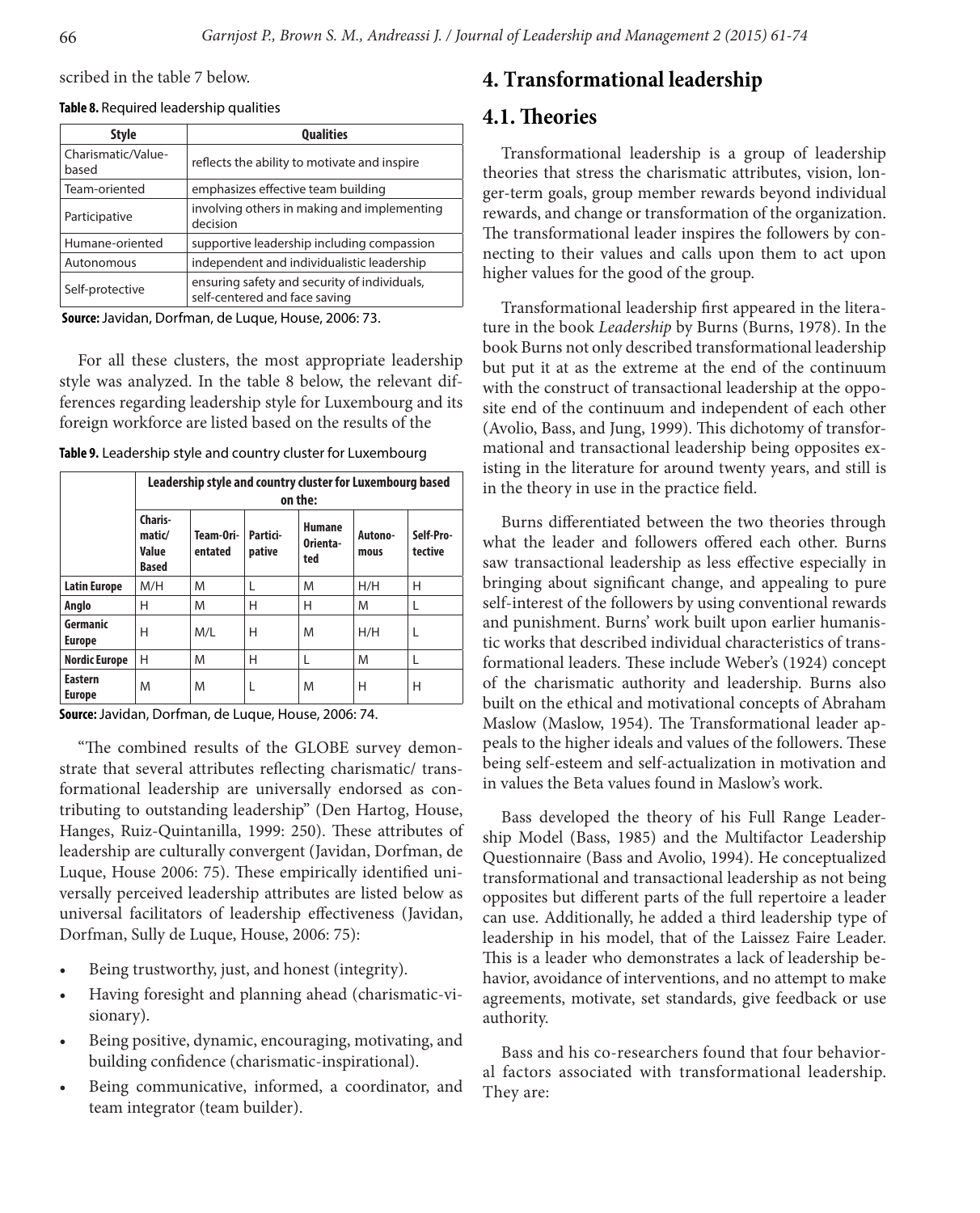- Idealized Influence or Charisma is associated with leaders with vision and the ability to motivate others toward the vision. Through his trait the leader gains the trust and confidence of the followers and is seen as a role model.
- Inspirational Leadership is the ability of the leader to motivate the followers to believe they can achieve more than thought possible. The leader provides a clear strategy that often is a novel answer to the problem.
- Individualized Consideration is the respect and treated as an important individual. The leader builds trust with the followers and helps to develop them.
- Intellectual Stimulation is the leaders ability to communicate with the followers and help them see old problems in new ways and to conceive of new solutions. The leader encourages the followers to rethink their conventional practices.

Bass added to these four transformational leader behaviors two behaviors that are associated with transactional leadership. In his view, transactional leaders try to control followers through rational or economic means. (Bass and Avolio, 1990) The two factors are related to exchange in this economic means. The behaviors are:

Contingent Rewards in which leaders reward continual efforts of the followers through rewards such as pay, raises and promotions. The leader communicates how to gain rewards, and punishes undesired behavior of the followers.

The second is Management by Active or Passive Exception is when the leader intervenes only when followers deviate from expectations. The leader gives negative feedback after expectations are not met which is passive management by exception. The leader can anticipate mistakes or problems, which is active management by exception.

The full range theory of leadership was developed to separate the behaviors of effective and ineffective leaders. The full range consists of the four transformational behaviors, the two transactional behaviors and the lassiez faire behavior.

Bass in his model does not have transformation and transactional leadership as the extreme opposites but part of the full range of behaviors that a leader may exhibit. Bass wanted to find the most effective leadership behavior.

Kouzes and Posner (Kouzes and Posner, 2002) have developed a conceptual model for exemplary leadership synonymous with transformational leadership. Since 1983, they have conducted research with over 75,000 leaders in various organizational settings, countries and cultures. They started by asking, "What values or traits (personal traits or characteristics) do you look for and admire in your leader?" (Kouzes and Posner, 2002: 24) The results over time, country and position were incredibly consistent. The four attributes that consistently receive the vast majority of votes are: honest, forward-looking, competent, and inspiring. They also found that "more than anything, people want leaders that are credible. Credibility is the foundation of leadership". Above all else we must be able to believe in our leaders. We must believe that their word can be trusted, that they'll do what they say, that they're personally excited and enthusiastic about the direction in which we're headed" (Kouzes and Posner, 2002: 32).

Based on further investigation using subjects' stories about their personal best leadership experience, Kouzes and Posner developed a framework for designed to provide guidance to leaders "to get extraordinary things done" (Kouzes and Posner, 2007: 17). This framework has some assumptions worth making explicit. Kouzes and Posner believe leadership is not a position, but a set of behaviors and character tests. Leadership can be taught assuming the leader has credibility and personal character to lead. The five practices which they identify are an interrelated set of practices which a leader must follow all of them. A leader cannot pick and chose individual components of the model. In agreement with Burns, they acknowledge that leadership has a ethical component.

The framework consists of five practices that incorporate ten commitments of leaders. The practices are described below with the commitments.

*Practice 1: Modeling the way*. In this practice the leader becomes a role model for the group. The leader becomes the model for the idealized values of the group, and affirms the values by acting on the values. the first commitment is find your voice. leaders find their voice by clarifying their values, and expressing themselves. Kouzes and Posner further explain there is an assumption of competence in the practice: "Having a clear and authentic message is a necessary first step, yet the ability to consistently deliver the message and act on it takes a high degree of skill. Before you can do the right things, you have to know how to do them" (Kouzes and Posner, 2002: 33). Since Kouzes and Posner developed their framework there has been considerable writing on the topics in the first practice. Most notably is George and Sims (George and Sims, 2007) on the power of credibility and "telling your own story".

*Practice 2: Inspire a shared vision*. There are two commitments that comprise this practice. They are envision a future by imagining exciting and ennobling possibilities and enlist others in a common vision by appealing to shared aspirations. Exemplary leaders are forward looking and are able to imagine a future for the common good. The vision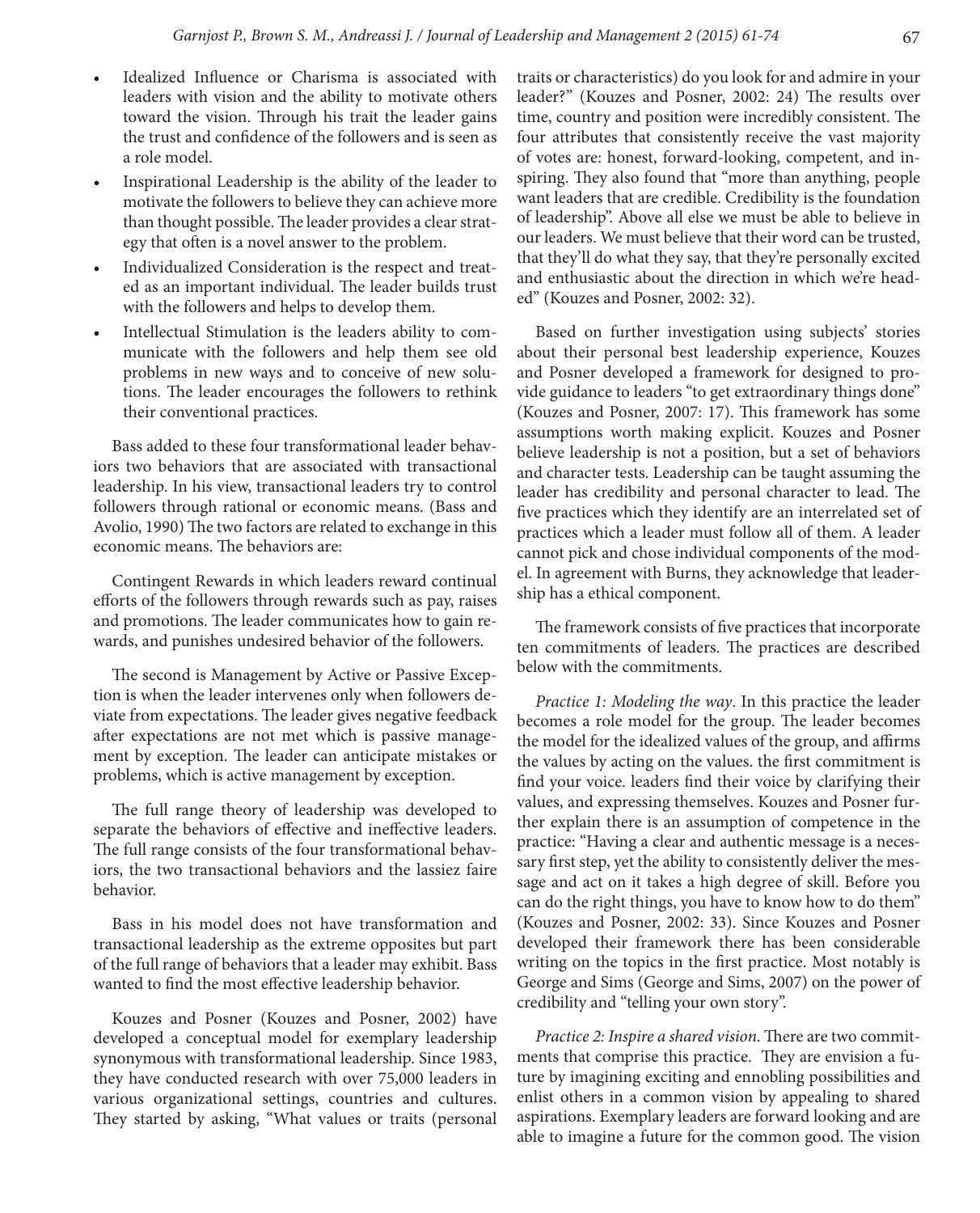symbolizes the highest ideals of the group and the followers can see a better future through the vision. Most importantly is the leaders ability to communicate the vision to all levels of the followers. As Kouzes and Posner say, "make use of this human longing by communicating the meaning of the organization's work so that people understand their important role in creating it" (Kouzes and Posner, 2007: 61).

*Practice 3: Challenge the process*. The leader is the facilitator of change and innovation: " the opportunity to change the business-as usual-environment is fertile soil for leadership. The challenge of creating a new way of life is intrinsically motivating to leaders and constituents alike" (Kouzes and Posner 2002: 186). The commitments with in this practice are: search for opportunities by seeking innovative ways to change, grow and improve and experiment and take risks by constantly generating small wins and learning from mistakes.

*Practice 4: Enable others to act*. The two commitments in this practice are: foster collaboration by promoting cooperative goals and building trust, and strengthen others by sharing power and discretion: "strengthening others by increasing self-determination and developing competence, exemplary leaders accept and act according to the paradox of power; they become more powerful when they gave their power away, instead of hoarding it" (Kouzes and Posner 2007: 227).

*Practice 5: Encouraging the heart*. This practice is achieved by the two commitments of recognize contributions showing appreciation for individual excellence and celebrate the values and victories by creating a spirit of the community. Kouzes and Posner are the epitome of transformational leadership. They rely on charismatic leaders who give novel visions. The leaders are idealized versions of the followers, and they enforce the best of the values of the group. The leaders encourage innovation and change and empower followers and build community based on the group's values.

Transformational leadership has been tied to positive benefits in organizations (Ackfeldt and Leonard, 2005; Bolino, Turnley and Bloodgood, 2002), selfless behavior by individuals in organizations (Barksdale and Werner, 2001; Nguni, Sleegers and Denessen, 2006) and most importantly to positive effect on employee performance (MacKenzie, Podsakoff and Ahearne, 1998). Posner, Kouzes and Schmidt (Posner, Kouzes and Schmidt, 1998) found transformational leadership impacts commitment, performance and motivation. Hatter and Bass (Hatter and Bass, 1988) and House and Shamir (House and Shamir, 1993) also found a relationship between transformational leadership and followers motivation.

# **4.2. Transformational leadership vs. transac- tional leadership**

There was an assumption that transactional leadership would be more effective than transformational leadership (Wright and Pandey, 2009). However, some research findings suggest leaders are more successful in obtaining maximum follower performance and satisfaction through the augmentation of transformational leadership with contingent rewards (Bass and Riggio 2009; Avolio, Bass, and Jung, 1999; Howell and Avolio, 1989). The more successful leaders display behaviors of both transformational and transactional leadership models.

Early in the research in leadership, there was mounting evidence for the effectiveness for transformational leadership, and it being more effective than transactional leadership (Bass, 1985; Bass, 1990a; Burns, 1978; House, 1977; Shamir, House, and Arthur 1993; Yukl, 1998). Fiol, Harris, and House (Fiol, Harris, and House, 1999) did an analysis of research studies that in over 100 studies of charismatic leadership. They found positive effects on their organizations and followers, and the charismatic leaders were seen as effective leaders. However, these early studies were often conducted in USA, Canada, and Western Europe (Yukl, 1998).

It was postulated that characteristics of effective leaders may vary due to different cultural profiles of the countries (Bass, 1990; Hofstede 1993). The GLOBE study original thought that culture would be an "influencer and inhibitor as belief systems and values are determinates of leadership style" (Den Hartog, House, Hanges, Ruiz-Quintanilla, 1999: 72). However, the GLOBE study did find that there were six universally perceived attributes of effective leaders. They are: charismatic/value-based, team-oriented, participative, humane-oriented, autonomous and self-protective. The first four line up with transformational behaviors/values.

In a follow-up to the GLOBE study (Den Hartog, House, Hanges, Ruiz-Quintanilla, 1999), universally endorsed leadership attributes were found. Theses attributes were:

- integrity, charismatic,
- inspirational visionary leadership,
- team-oriented,
- excellence-oriented.

Den Hartog, House, Hanges, Ruiz-Quintanilla summarize the findings: "In summary, the results presented here support the idea that many charismatic/transformational leadership attributes are universally endorsed as contributors to outstanding leadership by an international sample of middle managers" (Den Hartog, House, Hanges, Ruiz-Quintanilla, 1999: 240). The authors go on to say,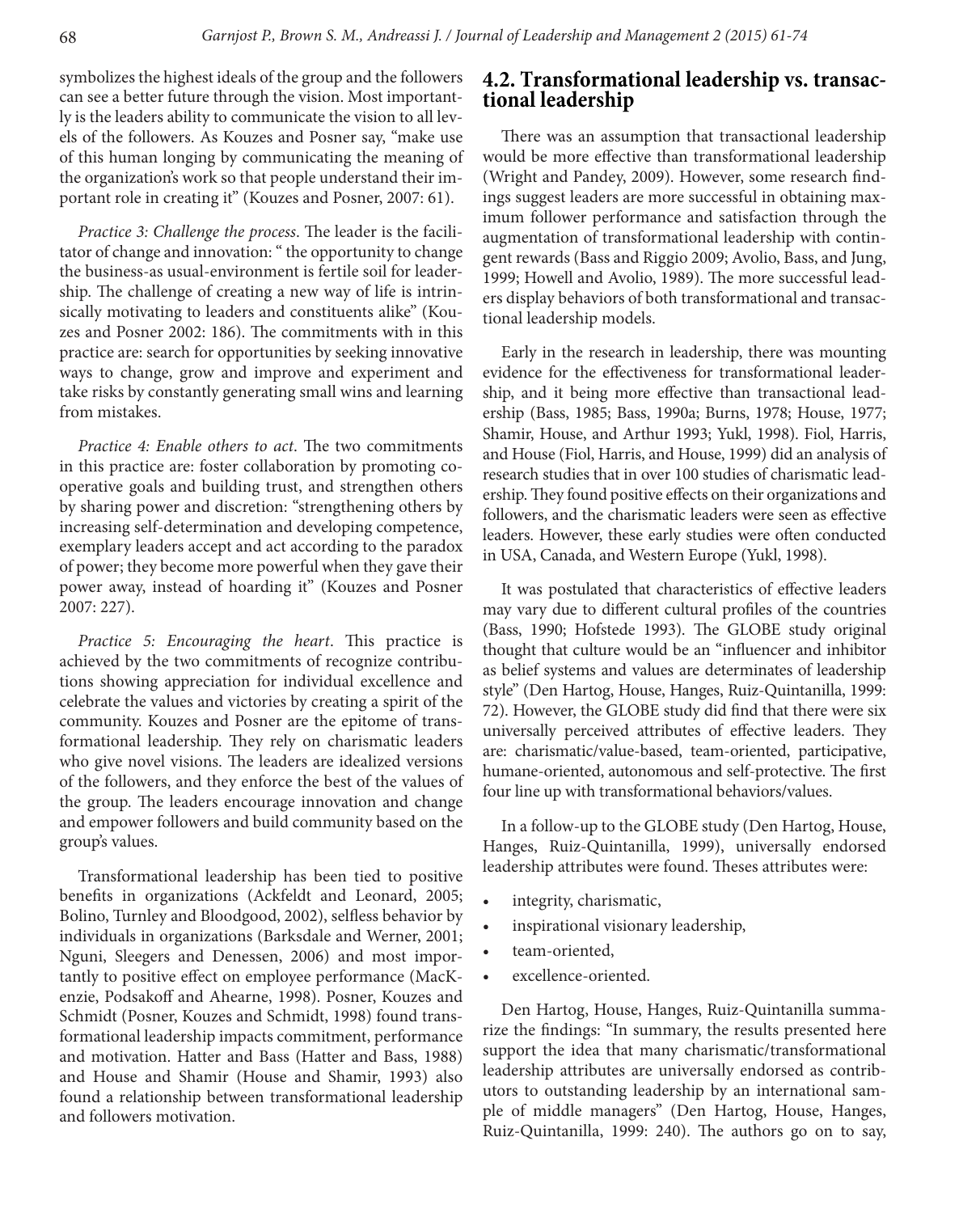"a shared preference for transformational/charismatic attributes will be enacted in exactly the same manner across cultures or that similar meaning would be attached to all exhibited behaviors across all cultures" (Den Hartog, House, Hanges, Ruiz-Quintanilla, 1999: 242).

# **5. Methodology**

# **5.1. Research questions**

Based on the literature and the changing dynamics of business evidenced in Luxembourg, the following research questions were the focus of this research:

- Is nationality a predictor of transformational leadership?
- Is nationality predictive of one's preferred transformational leadership style?
- Is nationality predictive of one's perceived transactional leadership style?

# **5.2. Method**

A survey was administered through Zoomerang, an online survey tool in 2010. The survey link was distributed to potential responders via announcement of the Chamber of Commerce Luxembourg, the American Chamber of Commerce AMCHAM, EU-institutions located in Luxembourg, Luxembourg Ministries and a student alumni network of a private University in Luxembourg. The target group of the survey was individuals working in a company or institution located in Luxembourg. Within a period of three month (January to March 2010), 250 completed questionnaires were collected. The data was imported into SPSS, where variables were computed, coded and analyzed.

#### **5.2.1. Sample**

Our resulting sample was 28% female and 72% male. The majority had a master's level education (55%), followed by a bachelor's degree (17%), a high school diploma (10%), a Ph.D., (8%) or a professional qualification (2%). The highest percentage of the respondents were in the 35-44 age bracket (39%), followed by 45-54 (34%), 25-34 (13%), 55-64 (12%) and 65+ (2%). most of the sample consisted either of middle managers (25%) or senior managers (25%), followed by CEO/general managers (15%), first level managers (10%), independents (10%), professionals (8%) and board members (5%). there was a relatively even distribution among industries with education/training/hr/healthcare the largest percentage (17%), followed by finance and accounting (14%), telecommunications/it (13%), legal/ consulting (13%), banking/insurance (13%), other (12%), customer service (11%) and industry (9%). The breakdown of nationalities in the sample is shown in the table 8 below.

**Table 10.** Breakdown of nationalities in the sample

| <b>Country of origin (nationality)</b> | Percentage |
|----------------------------------------|------------|
| Anglo                                  | 19%        |
| Luxembourg                             | 17%        |
| <b>France</b>                          | 16%        |
| Germany                                | 14%        |
| <b>Belgium</b>                         | 12%        |
| <b>Others</b>                          | 10%        |
| <b>Dutch</b>                           | 6%         |
| <b>Missing</b>                         | 5%         |

## **5.2.2. Measures**

*Transformational leadership*. A transformational leadership scale was constructed by two researchers of this study, who wrote items based on the transformational and transactional conceptualizations by Kouzes and Posner (Kouzes and Posner, 2002). After the items were constructed, four leadership experts rated the items as transformational or transactional. Only items where all four agreed were kept, resulting in 18 items from five dimensions: model the way (three items, for example, "I clarify priorities and direction"), inspire shared vision (two items, for example "I define corporate social responsibility goals"), challenge process (three items, for example "I value learning in the team"), enable others (six items, for example, "I do not interfere in the way people manage their unit"), and encourage heart (four items, for example, "I listen to personal problems"). The cronbach's alpha for this study was .85.

Each question's sub-items reflects at least one facet of one of Kouzes and Posner's practices (Kouzes and Posner, 2007) – thus we used these questions as indicators for transformational leadership:

**Table 11.** A transformational leadership scale

|                               | <b>Questions</b>                       |                                            |                          |  |  |  |  |  |  |
|-------------------------------|----------------------------------------|--------------------------------------------|--------------------------|--|--|--|--|--|--|
| <b>Dimensions</b>             | Category                               | <b>Preferred style (How</b><br>to be led?) |                          |  |  |  |  |  |  |
| 1. Model the way              | $9-1, 9-9,$<br>$10-5.$                 | 14-4, 14-12<br>$15 - 1.$                   | n/a                      |  |  |  |  |  |  |
| 2. Inspire a<br>shared vision | $10-6, 10-7,$                          | $15-3, 15-10,$                             | $19 - 5$                 |  |  |  |  |  |  |
| 3. Challenge the<br>process   | 10-2, 10-9, 10-11,                     | 15-4, 15-6, 15-11                          | 19-2, 19-6,              |  |  |  |  |  |  |
| 4. Enable others<br>to act    | $9-2, 9-7, 9-12,$<br>10-1, 10-3, 10-8, | 14-1,14-6, 14-11<br>$15 - 2.15 - 5.$       | $19-10.$<br>$19-1.19-3.$ |  |  |  |  |  |  |
| 5. Encourage the<br>heart     | $9-49-6.$<br>10-4, 10-10,<br>$10-12,$  | 14-7 14-9,<br>15-8, 15-7, 15-9,            | 19-7,<br>19-4, 19-8      |  |  |  |  |  |  |

*Transformational leadership subdimensions*. The same method was used to determine items for the transformational leadership subscales. There are five sub dimensions of transformational leadership: model the way, inspire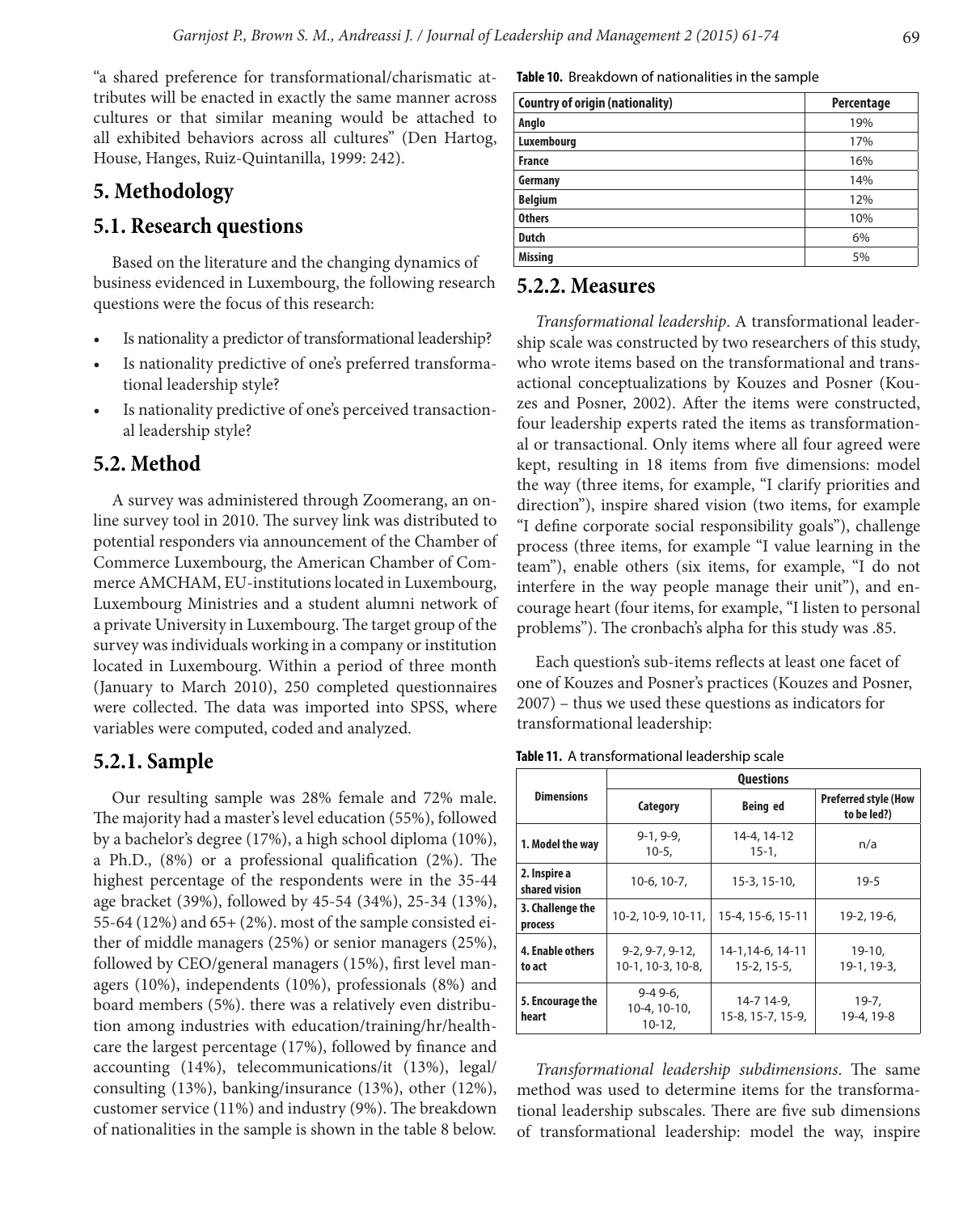a shared vision, challenge the process, enable others to act and encourage the heart. Model the way was measured with three items. Reliability analysis revealed an increase in the cronbach's alpha with the deletion of one item. Therefore the resulting scale was two items with reliability of .51. Inspire shared vision was measured with two items, and had a cronbach's alpha of .54. challenge process was originally measured with three items. Reliability analysis revealed an increase in the reliability with the deletion of one item. The resulting scale was two items, with a cronbach's alpha of .61. Enable others was measured with six items. One item was deleted to increase the reliability of the scale. The resulting scale was five items, with a cronbach's alpha of .64. Encourage heart was measured with five items. One item was deleted to increase the reliability of the scale. The resulting scale was four items, with a cronbach's alpha of .56.

*Transformational leadership preferred style.* Questions from the transformational leadership style were reworded in order to determine one's preference for being led in a transformational way. An example is "I like to speak up and present my own ideas". Eight items comprised this scale, with a cronbach's alpha coefficient of .682.

*Transactional leadership.* The transactional leadership scale was developed using the same method as the transformational leadership scale. Transactional leadership was measured with five items. The reliability increased when one item was deleted. The resulting scale was four items

with a cronbach's alpha of .67. An example of an item is "I often feel like I have to tell people what to do".

*Control variables*. Control variables age, education, gender, managerial status, profession, linguistic identity, and organizational size were used in the study to control for demographic variables and organizational size, variables that have an effect on the leadership style. Variables were assigned dummy variables for the purposes of the regression analysis: gender (1=male, 2=female), age (1=25-34, 2=35- 44, 3=45-54, 4=55-64, 5=65+), education (1=high school, 2=professional qualification, 3=bachelor degree, 4=master degree, 5=Ph.D./Doctorate), linguistic identity (1=Anglo, 2=French, 3=German, 4=Multi., 5=Latin/med., 6=Dutch & Scan., 7=other), corporation size (1=<50, 2=50-249, 3=250-499, 3=500-999, 4=1000-4999, 5=>5000), management level: (1=first level, 2=independent, 3=professional, 4=middle management, 5=senior management, 6=CEO/ general manager, 7=board member), profession: (1=industry, 2=telecomm/IT, 3=cust. service, 4=banks/insurance, 5=fin./accounting, 6=legal/consulting, 7=educ./train./HR/ health, 8=other), nationality (1=Lux., 2=France, 3=Germany, 4=Belgium, 5=Anglo, 6=Dutch, 7=others).

### **6. Findings**

Table 1 presents the means, standard deviations and correlations for each of the variables in the study. Hierarchical multiple regression was used to test the study hypotheses.

|    | <b>Variables</b>         | Mean SD |          | N       |                | 2                              | 3       | 4                      | 5                      | 6        |                          | 8    | 9                                                      | 10                 | 11    | 12                      | 13                      | 14    | 15    |
|----|--------------------------|---------|----------|---------|----------------|--------------------------------|---------|------------------------|------------------------|----------|--------------------------|------|--------------------------------------------------------|--------------------|-------|-------------------------|-------------------------|-------|-------|
| 1. | Age                      | 2.51    | .94      | 248     |                |                                |         |                        |                        |          |                          |      |                                                        |                    |       |                         |                         |       |       |
| 2. | Education                | 3.41    |          |         | 1.10 247 -.125 |                                |         |                        |                        |          |                          |      |                                                        |                    |       |                         |                         |       |       |
| 3. | Gender                   | 1.28    |          | .45 248 | $-0.06$        | .041                           |         |                        |                        |          |                          |      |                                                        |                    |       |                         |                         |       |       |
| 4. | Linguistic identity      | 2.95    | 1.95 248 |         | .055           | .121                           | $-.021$ |                        |                        |          |                          |      |                                                        |                    |       |                         |                         |       |       |
| 5. | Corp. size               | 3.05    |          |         | 1.14 196 -.107 | $-134$                         | .060    | $-.026$                |                        |          |                          |      |                                                        |                    |       |                         |                         |       |       |
| 6. | Mgmt. level              | 4.14    |          |         |                | 1.66 244 .271*** -.200** -.101 |         | .052                   | $-.028$                |          |                          |      |                                                        |                    |       |                         |                         |       |       |
| 7. | <b>Profession</b>        | 4.75    | 2.22 248 |         | .097           | .008                           | $.152*$ |                        | $.013 - .213$ " $.034$ |          | $\overline{\phantom{a}}$ |      |                                                        |                    |       |                         |                         |       |       |
| 8. | <b>Nationality</b>       | 3.85    | 2.13     | 248     | .053           | $-.070$                        | $-.057$ | .013                   | .054                   | $-0.055$ | .070                     |      |                                                        |                    |       |                         |                         |       |       |
| 9. | <b>Transflead</b>        | 3.30    | .32      | 248     | $.205***$      | $-.060$                        |         |                        | .053 -.050 -.137       |          | .126 .174** -.057        |      | (.85)                                                  |                    |       |                         |                         |       |       |
|    | 10. Transf _model way    | 3.34    | .53      |         | 248.218**      | $-123$                         |         |                        |                        |          |                          |      | .015 .043 .159 .214 .227  "27. "015 .043 .015".        | (.51)              |       |                         |                         |       |       |
|    | 11. Transf shared vision | 2.91    | .57      | 246     | $.260***$      | $-.023$                        | .085    |                        |                        |          |                          |      | -.035 -.150 159 180 -.100 -.035 -.035 -.035            |                    | (.54) |                         |                         |       |       |
|    | 12. Transf challenge     | 3.58    | .45      | 247     | .017           | .029                           |         |                        | .074 -.015 -.046 -.028 |          |                          |      | .061) ""260. ""368. ""050. 060. 064.                   |                    |       |                         |                         |       |       |
|    | 13. Transf enable others | 3.38    | .37      |         | 178**          | $-.045$                        | .043    |                        | .024 -.095             | .087     | .100                     |      | $-.094$ $.867***$ $.473***$ $.412***$ $.618***$ $.64)$ |                    |       |                         |                         |       |       |
|    | 14. Transf encourage     | 3.28    | .42      | 248     | .119           | $-.085$                        |         | $.110 - .138^* - .053$ |                        | .051     | $.152^{*}$               | .056 | $.801^{**}$                                            | .479**             |       | .348*** .522*** .592*** |                         | (.56) |       |
|    | 15. Transf preferred     | 3.30    | .34      | 245     | .107           | $-.001$                        | .017    | .013                   | -.086                  | .018     | .110                     | .020 | $.452***$                                              | $.252***$ $.203**$ |       |                         | .285*** .338*** .438*** |       | (.68) |

**Table 12.** Basic Statistics and Correlations

**Note:** Categorical variables: gender (1 = male, 2 = female); age (1=25-34, 2=35-44, 3=45-54, 4=55-64, 5=65+); **Education** (1=high school, 2=professional qualification, 3=bachelor degree, 4=master degree, 5=Ph.D./Doctorate); **Linguistic identity** (1=Anglo, 2=French, 3=German, 4=Multi., 5=Latin/med, 6=Dutch & Scan, 7=other); **Corporation size** (1=<50, 2=50-249, 3=250-499, 3=500-999, 4=1000-4999, 5=>5000); **Management level:** (1=first level, 2=independent, 3=professional, 4=middle management, 5=senior management, 6=CEO/general manager, 7=board member); **Profession:** (1=industry, 2=telecomm/IT, 3=cust. service, 4=banks/insurance, 5=fin./accounting, 6=legal/consulting, 7=educ./train./hr/health, 8=other); **Nationality** (1=Lux., 2=France, 3=Germany, 4=Belgium, 5=Anglo, 6=Dutch, 7=others); Reliability estimates are reported in parentheses along the diagonal.

**\*** *p*< .05, two-tailed; \*\* *p*< .01, two-tailed, \*\*\* *p*< .001, two-tailed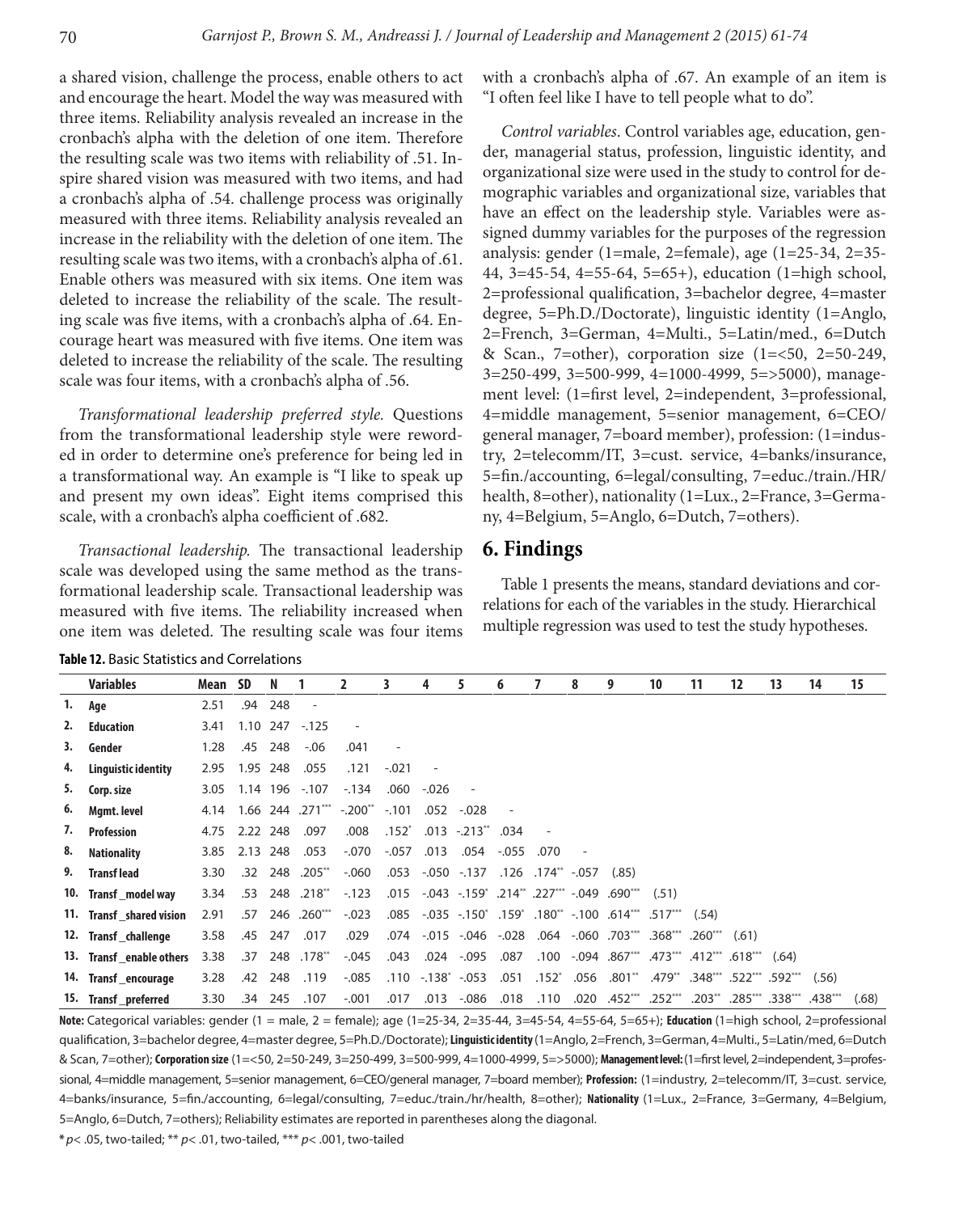Research question 1: Is country of origin related to a leader's perceived transformational leadership style (overall and at the dimension level)? The research question was tested using hierarchical linear regression analysis, with the control variables (age, education, gender, profession, management level, linguistic identity, and organizational size) entered in the first step of the regression, and the independent variable country of origin entered in the second stage of the model. There were six separate regression analyses computed, one with overall transformational leadership style as the dependent variable, and the other five represented each of the sub dimensions of transformational leadership. Tables 12 and 13 indicate the results of this analysis. Research question 1 revealed that nationality did not predict overall transformational leadership style above and beyond the effect of the control variables. As can be seen in Table III, nationality was positively related to the transformational leadership dimension "encourage heart"  $(\beta = -.144, p < .05)$ .

**Table 13.** Hierarchical regression: Is nationality a predictor of transformational leadership?

|                            | <b>Nationality</b> |          |  |  |  |  |  |  |
|----------------------------|--------------------|----------|--|--|--|--|--|--|
| IV                         | Model 1            | Model 2  |  |  |  |  |  |  |
| Age                        | $.133*$            | $.138*$  |  |  |  |  |  |  |
| <b>Education</b>           | $-.011$            | $-.013$  |  |  |  |  |  |  |
| Gender                     | .061               | .057     |  |  |  |  |  |  |
| Mgr. Status                | .074               | .066     |  |  |  |  |  |  |
| <b>Profession</b>          | $.154**$           | $.149**$ |  |  |  |  |  |  |
| <b>Linguistic identity</b> | $-.049$            | $-.044$  |  |  |  |  |  |  |
| Corp. size                 | $-.092$            | $-.089$  |  |  |  |  |  |  |
| <b>Nationality</b>         |                    | $-.070$  |  |  |  |  |  |  |
| R <sup>2</sup>             | .046               | .046     |  |  |  |  |  |  |
| $\triangle$ R <sup>2</sup> | .081               | .005     |  |  |  |  |  |  |
| $\Delta$ F                 | 2.328              | .950     |  |  |  |  |  |  |
| DF'S                       | 186                | 186      |  |  |  |  |  |  |

**Note:**\* *p* < .10, two-tailed; \*\* *p*< .05, two-tailed; \*\*\*p<.01

Research question 2: Is nationality predictive of one's preferred transformational leadership style? The research question was tested using hierarchical linear regression analysis, with the control variables (age, education, gender, profession, management level, linguistic identity, and organizational size) entered in the first step of the regression, and the independent variable country of origin entered in the second stage of the model. One regression analysis was computed with preferred transformational leadership style as the dependent variable. Table 14 indicates the results of this analysis. The results indicated that country of origin does not significantly predict one's overall preferred transformational leadership style (β = .003, n.s.).

**Table 15.** Hierarchical regression: Is nationality a predictor of preferred transformational leadership style?

|                            |         | <b>Nationality</b> |  |  |  |
|----------------------------|---------|--------------------|--|--|--|
| IV                         | Model 1 | Model 2            |  |  |  |
| Age                        | .078    | .078               |  |  |  |
| <b>Education</b>           | $-.010$ | $-.010$            |  |  |  |
| Gender                     | $-.057$ | $-.057$            |  |  |  |
| Mgr. status                | $-.034$ | $-.034$            |  |  |  |
| <b>Profession</b>          | $.159*$ | $.159*$            |  |  |  |
| <b>Linguistic identity</b> | .003    | .003               |  |  |  |
| Corp. size                 | $-.041$ | $-.041$            |  |  |  |
| <b>Nationality</b>         |         | .003               |  |  |  |
| R <sup>2</sup>             | .040    | .040               |  |  |  |
| $\Lambda$ <sup>2</sup>     | .040    | .000               |  |  |  |
| $\Delta$ F                 | 1.110   | .001               |  |  |  |
| DF'S                       | 185     | 184                |  |  |  |

**Note:** \* *p < .10, two-tailed; \*\* p< .05, two-tailed; \*\*\*p<.01*

Research question 3: Is nationality predictive of one's perceived transactional leadership style? The research question was tested using hierarchical linear regression analysis, with the control variables (age, education, gender,

|  |  | <b>Table 14.</b> Hierarchical regression: Is nationality related to a leader's perceived transformational leadership style at the dimension level? |
|--|--|----------------------------------------------------------------------------------------------------------------------------------------------------|
|--|--|----------------------------------------------------------------------------------------------------------------------------------------------------|

|                            | <b>Dependent Variables</b> |           |            |                              |         |                          |         |                      |                        |          |
|----------------------------|----------------------------|-----------|------------|------------------------------|---------|--------------------------|---------|----------------------|------------------------|----------|
|                            | <b>Model the way</b>       |           |            | <b>Inspire shared vision</b> |         | <b>Challenge process</b> |         | <b>Enable others</b> | <b>Encourage heart</b> |          |
| IV                         |                            |           |            |                              |         |                          |         |                      |                        |          |
| Age                        | $.130*$                    | $.133*$   | $.170*$    | $.174*$                      | .029    | .034                     | .110    | .121                 | .073                   | .070     |
| <b>Education</b>           | $-.037$                    | $-.039$   | .011       | .009                         | .019    | .017                     | $-.002$ | $-.007$              | $-0.033$               | $-.031$  |
| Gender                     | .009                       | .007      | .075       | .072                         | .097    | .094                     | .083    | .075                 | .114                   | .116     |
| Mgr. status                | $.181***$                  | $.176***$ | $.143***$  | $.137*$                      | $-.031$ | $-0.038$                 | .031    | .015                 | .024                   | .029     |
| <b>Profession</b>          | $.199***$                  | $.197***$ | $.130*$    | $.126*$                      | .074    | .070                     | .106    | .096                 | $.126*$                | $.129*$  |
| Linguistic identity        | $-0.065$                   | $-0.063$  | $-.027$    | $-.022$                      | .027    | .032                     | .018    | .028                 | $-119*$                | $-122*$  |
| Corp. size                 | $-104$                     | $-102$    | $-.099$    | $-.096$                      | $-.034$ | $-.031$                  | $-060$  | $-0.054$             | $-.027$                | $-0.029$ |
| <b>Nationality</b>         |                            | $-.040$   |            | $-0.056$                     |         | $-060$                   |         | $-144**$             |                        | .041     |
| R <sup>2</sup>             | .110                       | .107      | .075       | .073                         | $-.015$ | $-.017$                  | .009    | .024                 | .023                   | .245     |
| $\triangle$ R <sup>2</sup> | .143                       | .002      | .109       | .003                         | .022    | .004                     | .045    | .020                 | .058                   | .002     |
| $\Delta$ F                 | $4.422***$                 | .225      | $3.222***$ | .619                         | .595    | .662                     | 1.238   | $3.956**$            | 1.643                  | .326     |
| DF'S                       | 186                        | .564      | 185        | 184                          | 185     | 184                      | 186     | 185                  | 186                    | 185      |

**Note:** *\* p < .10, two-tailed; \*\* p< .05, two-tailed; \*\*\*p<.01*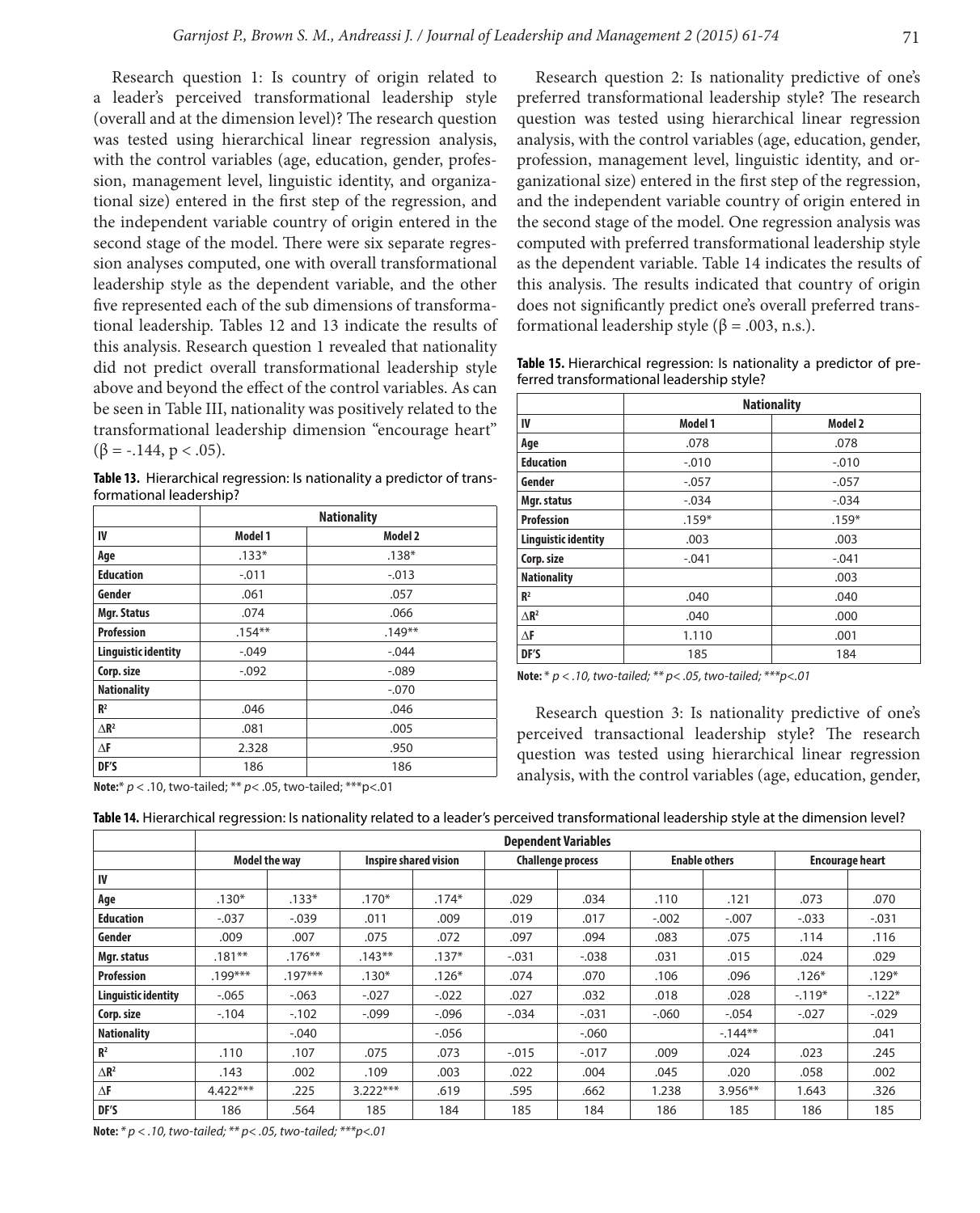profession, management level, linguistic identity, and organizational size) entered in the first step of the regression, and the independent variable country of origin entered in the second stage of the model. One regression analysis was computed with perceived transactional leadership style as the dependent variable. Table 15 indicates the results of this analysis. The results indicated that country of origin does not significantly predict one's overall perceived transactional leadership style (β = -.053, n.s.).

**Table 16.** Hierarchical regression: Is nationality a predictor of perceived transactional leadership style?

|                            | <b>Nationality</b> |           |  |  |  |  |  |  |
|----------------------------|--------------------|-----------|--|--|--|--|--|--|
| IV                         | Model 1            | Model 2   |  |  |  |  |  |  |
| Age                        | $-103$             | $-0.099$  |  |  |  |  |  |  |
| <b>Education</b>           | .005               | .004      |  |  |  |  |  |  |
| Gender                     | $.223***$          | $.220***$ |  |  |  |  |  |  |
| Mgr. status                | $.183***$          | $.177***$ |  |  |  |  |  |  |
| <b>Profession</b>          | $-0.069$           | $-.073$   |  |  |  |  |  |  |
| <b>Linguistic identity</b> | $-127*$            | $-123*$   |  |  |  |  |  |  |
| Corp. size                 | $-.034$            | $-0.032$  |  |  |  |  |  |  |
| <b>Nationality</b>         |                    | $-0.053$  |  |  |  |  |  |  |
| R <sup>2</sup>             | .064               | .062      |  |  |  |  |  |  |
| $\triangle$ R <sup>2</sup> | .098               | .003      |  |  |  |  |  |  |
| $\Delta$ F                 | 2.880              | .564      |  |  |  |  |  |  |
| DF'S                       | 185                | 184       |  |  |  |  |  |  |

**Note:** \* *p < .10, two-tailed; \*\* p< .05, two-tailed; \*\*\*p<.01*

### **7. Discussion and conclusion**

The three research questions were answered. Research question 1 asked whether country of origin was related to a leader's perceived transformational leadership style (overall and at the dimension level)? Nationality is not significantly predictive of one's perceived transformational leadership style after controlling for demographic variables and organizational size. However, when nationality was tested as a predictor of the subdimensions of leadership, it was found that even after controlling for demographic variables and organizational size, nationality was predictive of the perception of whether one engaged in the style referred to as "enable others". Research question 2 asked whether nationality was predictive of one's preferred transformational leadership style? Nationality did not predict the extent to which an individual preferred to be led in a transformational manner. Research question 3 asked whether nationality was predictive of one's perceived transactional leadership style? It was found that nationality did not account for differences in one's perception of whether a person led in a transactional manner.

The findings of this study do not support the theory of Hofstede but are consistent both the GLOBE study and the Kouzes and Posner (Kouzes and Posner, 2002) research, which both predict transformational leadership is preferred by people across cultures. It should be noted that

when the control variables were entered in the analysis of the regression model, professional was significantly related to transformational leadership (p<.05). Managerial status was significantly related to perception of one's transactional leadership style, with individuals perceiving themselves as more transactional as managerial level increases. Also, gender was significantly related, with females predicting a higher perception of a transactional score. Perhaps individuals who are in a higher status position feel more empowered to give directives, and females feel the need to be more directive since they inherently have less power in society. Future research should focus on demographic variables, in particular, profession, gender and managerial level as predictors of transformational and transactional leadership styles.

The GLOBE study states that the behavioral manifestations of a leadership style may differ by culture. For instance, enabling others may be a desired leadership trait across cultures, but may have different behavioral manifestations based on cultural differences such as power distance. Basically a leader in a high power distance culture might enable others by acting in a directive fashion, whereas a leader in a low power distance culture might enable others with a standoff approach. Both styles may be equally effective based on accepted power distance differences by culture. Future research should investigate further how nationality might differentially predict different facets of transformational leadership.This study has limits. There was no assumption of causality. It was survey research in which subjects assessed themselves. The sample was limited. There were approximately 40 responses per national group. Most importantly, all the respondents with the exception of the Luxembourgers were working in a country other than their own. There is reason to believe they may be different then their fellow countrymen who have stayed in their country.

However, the uniqueness of Luxembourg as a multicultural environment presents some interesting questions and opportunities for further study. Is there a transnational culture that is evolving in places where many nationalities work together? Or do we have to consider the individuals' cultural mosaic as Chao and Moon are suggesting (Chao, Moon, 2005). Luxembourg is one of these places, but not the only one. Singapore, Bejing and New York are others. Eventually, many cities will be more like this. Does Luxembourg give some indication of what a transnational culture will be like? This is worthy of study in Luxembourg and other places that mimic the multinational dynamic of Luxembourg. Especially as there is a predicted shift in talent mobility from a intra-continental pattern valid for the period of 1990-2010 to a fluid mobility of talents world-wide in 2020 (PwC Talent Mobility 2020: 18,19). This, obviously, begs for further research as the truly global workforce develops further.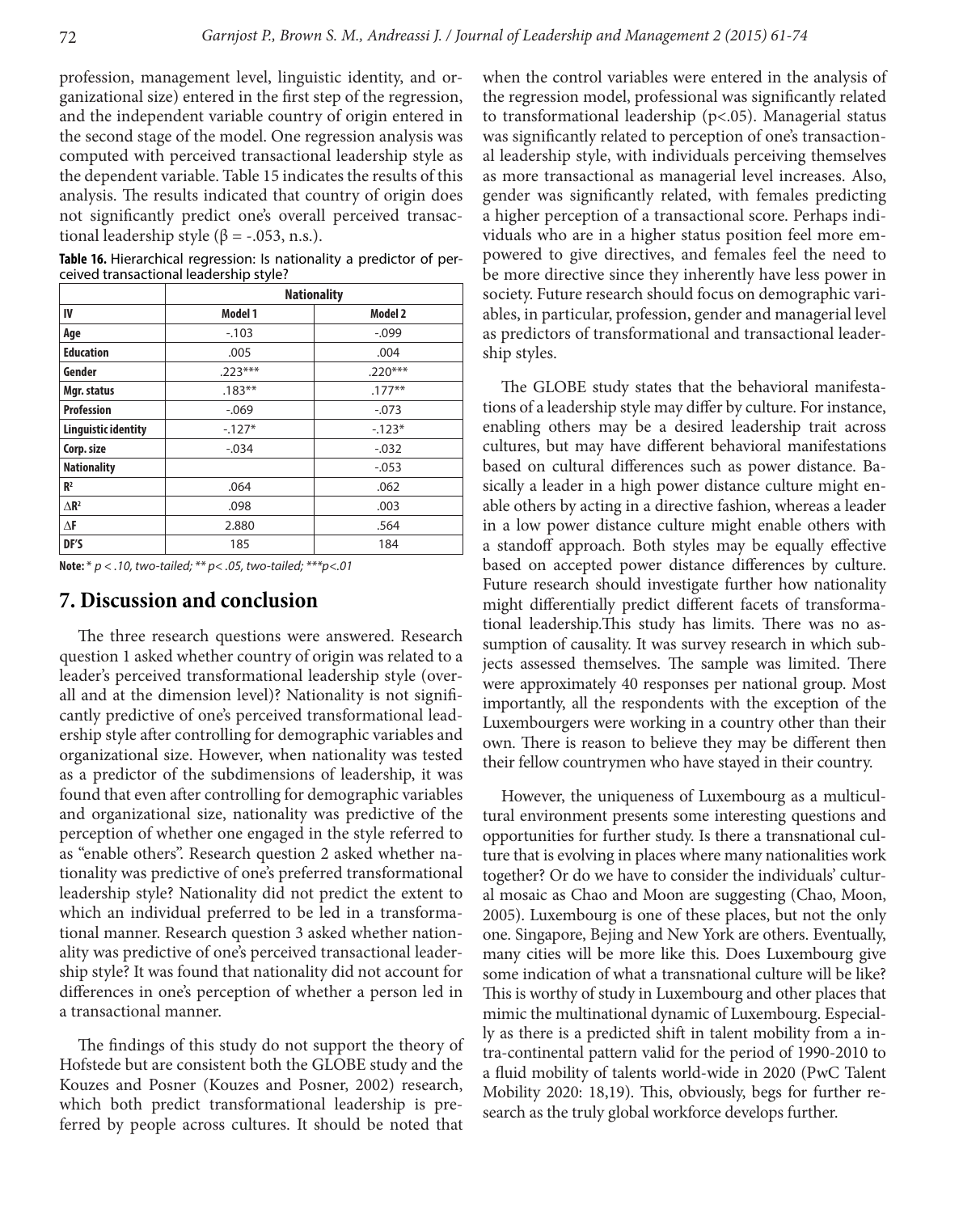#### **References**

Association des Banqueset Banquiers, Luxembourg (ABBL) 2011. ABBL Facts & Figures, Luxembourg, from http://www.abbl.lu/

Avolio, B. J., Bass, B. M. , and Jung, D. I. 1999. Re-examining the components of transformational and transactional leadership using the Multifactor Leadership. Journal of Occupational and Organiza- tional Psychology, 72, 441–462.

Barbuto, J. E., and Brown, L. L. 2000 Full Range Leadership. Univer- sity of Nebraska-Lincoln Extension. D-27, Retrieved from: http:// www.advisor.unl.edu/wanttoknowmore/Full-Range-Leadership/

Barksdale, K., and Werner, J. M. 2001. Managerial Ratings of in-role ing different models of their relationship. Journal of Business Research Feb., 51, 2, 145-155.

Bass, B. M. 1985. Leadership and performance beyond expectations. New York: Free Press.

Bass, B. M. 1988.The inspirational process of leadership.Journal of Management Development, 7, 21-32.

Bass, B. M., and Avolio, B. J. 1990. Transformational leadership de- velopment: Manual for the Multifactor Leadership Questionnaire. Palo Alto, CA: Consulting Psychologist Press.

Bass, B. M., and Avolio, B. J. (993. Transformational leadership: A re- sponse to critiques. M. M. Chemers& R. Ayman (eds.), Leadership, theory and research. San Diego, CA: Academic Press, 49-88.

Bass, B. M., and Avolio, B. J. 1994. Improving organizational effec- tiveness through transformational leadership. Thousand Oaks, CA: Sage Publications.

Bass, B. M., and Riggio, R. E. 2006. Transformational leadership (2nd ed.). Mahwah, NJ: Lawrence Erlbaum Associates. Mahwah, NJ: Lawrence Erlbaum Associates.

Boehnke, K., Bontis, N., DiStefano, J.J., and DiStefano, A.C. 2003. Transformational Leadership: An Examination of Cross-national Differences and Similarities. Leadership and Organization Develop- ment Journal, 24, 5-15.

Bolino, M. C., Turney, W. H., and Boodgood, J. M. 2002.Citizenship behavior and the creation of social capital. Academy of Management Review, Oct., 27, 4, 505-522.

Burns, J. M. 1978. Leadership. New York: Harper & Row.

Chamber of Commerce Luxembourg 2009. Living and working in Luxembourg, from http://www.cc.lu/

Chao, G.T; and Moon, H. 2005. The cultural mosaic: A metatheory for understanding the complexity of culture. Journal of Applied Psy- chology, 90, 6, 1128-1140.

Deloitte 2011. HR survey. The global trend remains defensive. Lux- embourg, from http://www.deloitte.com/lu/hrsurvey2011

Den Hartog, D. N. 1999. Culturally specific and cross cultural generalizable implicit Leadership Theories: are attributes of charismatic/transformational leadership universally endorsed? Leadership Quarterly 10, 2, 219- 256.

Eagly, A. H., Johannesen-Schmidt, M., and van Engen, M. L. 2003. Transformational, Transactional, and Laissez-Faire Leadership Styles: A Meta-analysis Comparing Women and Men. Psychological Bulletin, 129, P. 569–91.

Eurostat 2008. Foreign direct investment, from http://epp.eurostat. ec.europa.eu/portal/

Evans, S. 2008. Promises, promises. Business Review Luxembourg, June, 14-15.

Feld, T. 2009. 2008 - Banken unter Schock. Luxembourger Wort, Spécial Économie & Finance, 5.

Fiol, C. M., Harris, D., and House, R. J. 1999. Charismatic leader- ship: strategies for effecting social change. Leadership Quarterly, 10, 449-482.

George, W. and Sims, P. 2007. True North: Discovering your Au- thentic Leadership. Wiley: New York.

Givens, R. J. 2008. Transformational Leadership: The Impact on Organizational and Personal Outcomes. Emerging Leadership Jour- neys, 1 (I), 4-24.

Hatter, J. J. and Bass, B. M. 1988.Superiors' evaluations and subordi- nates' perceptions of transformational and transactional leadership. Journal of Applied Psychology.73, 695-702.

Hofstede, G. 1980. Culture's consequences: international difference in work-related values.Sage Publication, Newbury Park.

Hofstede, G. 1993. Cultural constraints in management theories. Academy of Management Executive, 7, 1, 81-94.

Hofstede, G. (2001). Culture's consequences: comparing values, be- haviors, institutions, and organizations across nations, 2nd edition, Thousand Oaks, CA: Sage.

Hofstede, G. 2010b. The GLOBE debate: Back to relevance, Journal of International Business Studies, 41, 1339-1346.

Hofstede, G., Hofstede, G.J., and Minkov, M. 2010. Cultures and or- ganizations: software of the mind, McGraw-Hill, New York.

House, R. J. 1977.A 1976 theory of charismatic leadership. In Hunt, J. G. and Larson, L. L. (Eds.) Leadership: The Cutting Edge (189- 204) Carbondale, Il: Southern Illinois University Press.

House, R. J. and Shamir, B. 1993. Toward the integration of transfor- mational, charismatic and visionary theories. In Chemmers, M. M. and Ayman, R.(Eds.) Leadership theory and research: perspectives and directions. (81-107). New York: Academic.

Howell, J. M. and Avolio, B. J.1993 Transformational leadership, transactional leadership locus of control and support for innovation. Journal of Applied Psychology. 78. 891-902.

Javidan, M., Dorfman, P.W., Sully de Luque, M., and House, R.J., 2006. In the eye of the beholder: Cross cultural lessons, leadership from the project GLOBE, Academy of Management Perspectives, February, 67-90.

Kearney, E., and Geber, D. 2009. Managing diversity and enhancing team outcomes: the promise of transformational leadership. Journal of Applied Psychology, 94, 1, 77-89.

Kluckholm, C. 1962.Culture and behavior. Free Press: New York.

Kouzes, J. M., and Posner, B. Z. 2002. The leadership challenge. 3rd ed. Jossey-Bass. San Francisco, C.A.

Kouzes, J. M., and Posner, B. Z. 2007. .The leadership challenge. 4th ed. Jossey-Bass. San Francisco, C.A.

Lomeli, L. C. 2007. Culture, sex, and gender role attitudes In rela- tion to transformational leadership.San Diego State University. San Diego.

Mancheno-Smoak, L. et al. 2009.The individual cultural values and job satisfaction of the transformational leader.Organization Devel- opment Journal, 27, 3, 9-21.

Maslow, A.H. 1954 Motivation and personality. New York: Harper. Mercer Quality of Living Survey-Worldwide Rankings,2011, from http://www.mercer.com/press-releases/quality-of-living-report.

Minkov, M. 2007. What makes us different and similar: A new in- terpretation of the world value system and other cross-cultural data. Sofia: Klasika i Stil.

Morden, T. 1995.International culture and management.Manage- ment Decision, 33, 2, 16-21.

Muntendam, F., Hockelmann, D. 2010. What will the future bring for Luxembourg? North American Business in Luxembourg, Lux- embourg Wort, Special Edition October, 18.

Newman, K. L. 1996.Culture and congruence: The fit between man- agement practices and national culture. Journal of International Business Studies, 27,4,753-780.

OECD. 2010. Economic survey of Luxembourg, chapter 1; from http://www.oecd.org/document/

Posner, B. Z., and Kouzes, J.M., and Schmidt, W.H. 1985 Shared val- ues make a difference: an empirical test of corporate culture. Human Resources Management, 24, 3, 293-309.

PriceWaterhouseCoopers2010. Talent mobility 2020. The next gen- eration of international assignments, from http://www.pwc.com/gx/ en/managing-tomorrows-people/

Shamir, B., House, R.J., and Arthur, M. B. 1993. The motivational effects of charismatic leadership: A self-concept based theory. Orga- nizational Science, 4, 1-17.